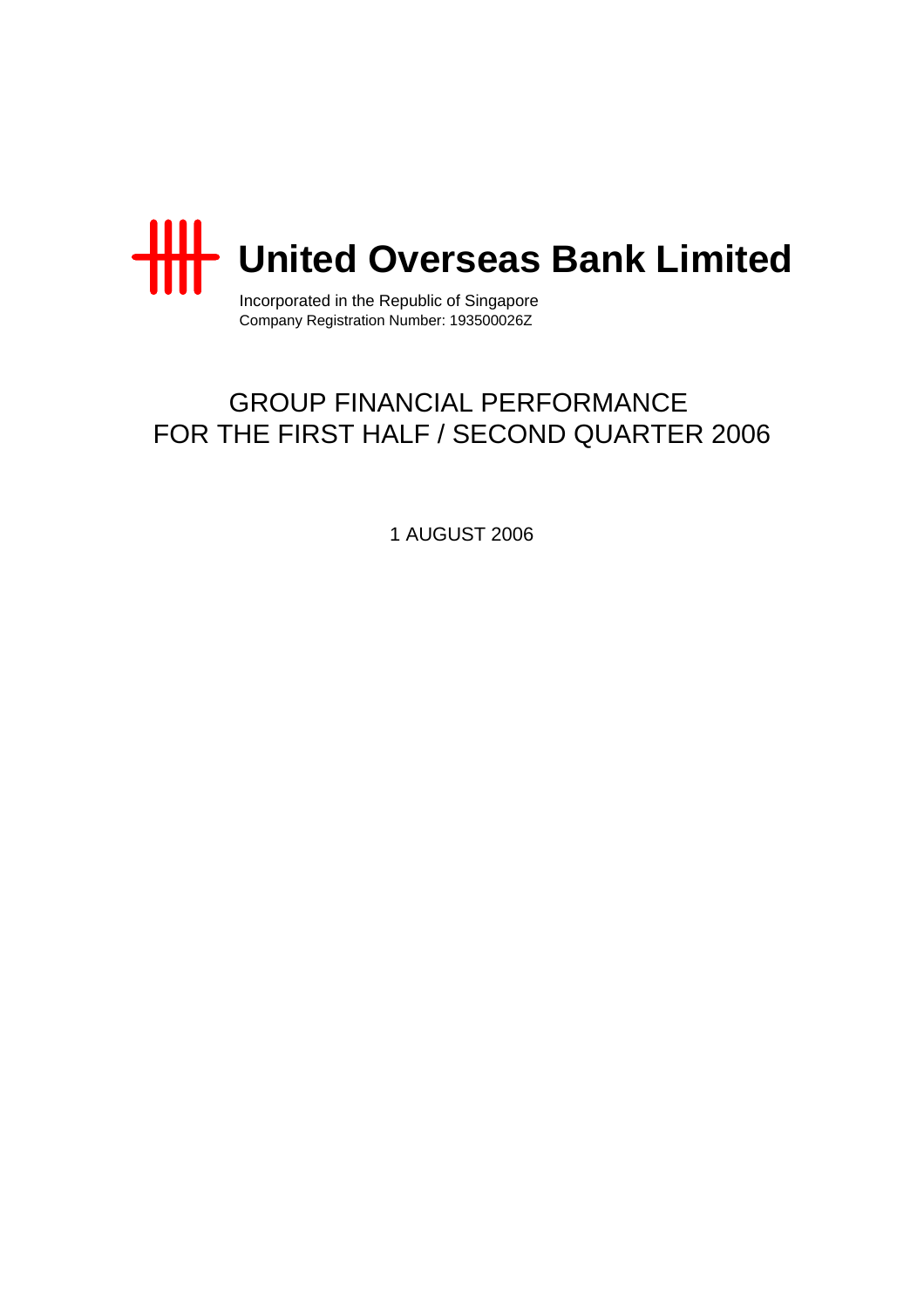# **HH UNITED OVERSEAS BANK GROUP**

|               | <b>Contents</b>                                                                                                                                                                                  | Page           |
|---------------|--------------------------------------------------------------------------------------------------------------------------------------------------------------------------------------------------|----------------|
| I)            | <b>Highlights and Performance Indicators</b>                                                                                                                                                     | $\overline{2}$ |
| $\mathbf{II}$ | <b>Review of Financial Performance</b>                                                                                                                                                           |                |
|               | Review of Group Performance                                                                                                                                                                      | 4              |
|               | Unaudited Consolidated Profit and Loss Account                                                                                                                                                   | $\overline{7}$ |
|               | Net Interest Income                                                                                                                                                                              | 9              |
|               | Non-Interest Income                                                                                                                                                                              | 11             |
|               | <b>Operating Expenses</b>                                                                                                                                                                        | 12             |
|               | <b>Other Impairment Charges</b>                                                                                                                                                                  | 13             |
|               | <b>Customer Loans</b>                                                                                                                                                                            | 14             |
|               | Deposits                                                                                                                                                                                         | 15             |
|               | <b>Shareholders' Equity</b>                                                                                                                                                                      | 16             |
| III)          | Non-Performing Loans and Cumulative Impairment                                                                                                                                                   |                |
|               | Non-Performing Loans and Cumulative Impairment of the Group                                                                                                                                      | 17             |
|               | Non-Performing Loans by Region                                                                                                                                                                   | 18             |
|               | Non-Performing Loans by Industry                                                                                                                                                                 | 18             |
|               | Individual Impairment by Region                                                                                                                                                                  | 19             |
|               | Individual Impairment by Industry                                                                                                                                                                | 19             |
|               | Ageing of Non-Performing Loans                                                                                                                                                                   | 19             |
|               | Secured / Unsecured Non-Performing Loans                                                                                                                                                         | 20             |
|               | Secured Non-Performing Loans by Region                                                                                                                                                           | 20             |
|               | IV) Segmental Analysis                                                                                                                                                                           |                |
|               | <b>Business Segments</b>                                                                                                                                                                         | 21             |
|               | <b>Geographical Segments</b>                                                                                                                                                                     | 24             |
| V)            | <b>Capital Adequacy Ratios</b>                                                                                                                                                                   | 25             |
|               | <b>Appendix 1 - Unaudited Consolidated Balance Sheet</b><br>Appendix 2 - Unaudited Consolidated Statement of Changes in Equity<br><b>Appendix 3 - Unaudited Consolidated Cash Flow Statement</b> |                |

Note:

- The financial statements are presented in Singapore dollars.
- Certain comparative figures have been restated to conform with the current period's presentation.
- Certain figures in this report may not add up to the respective totals due to rounding.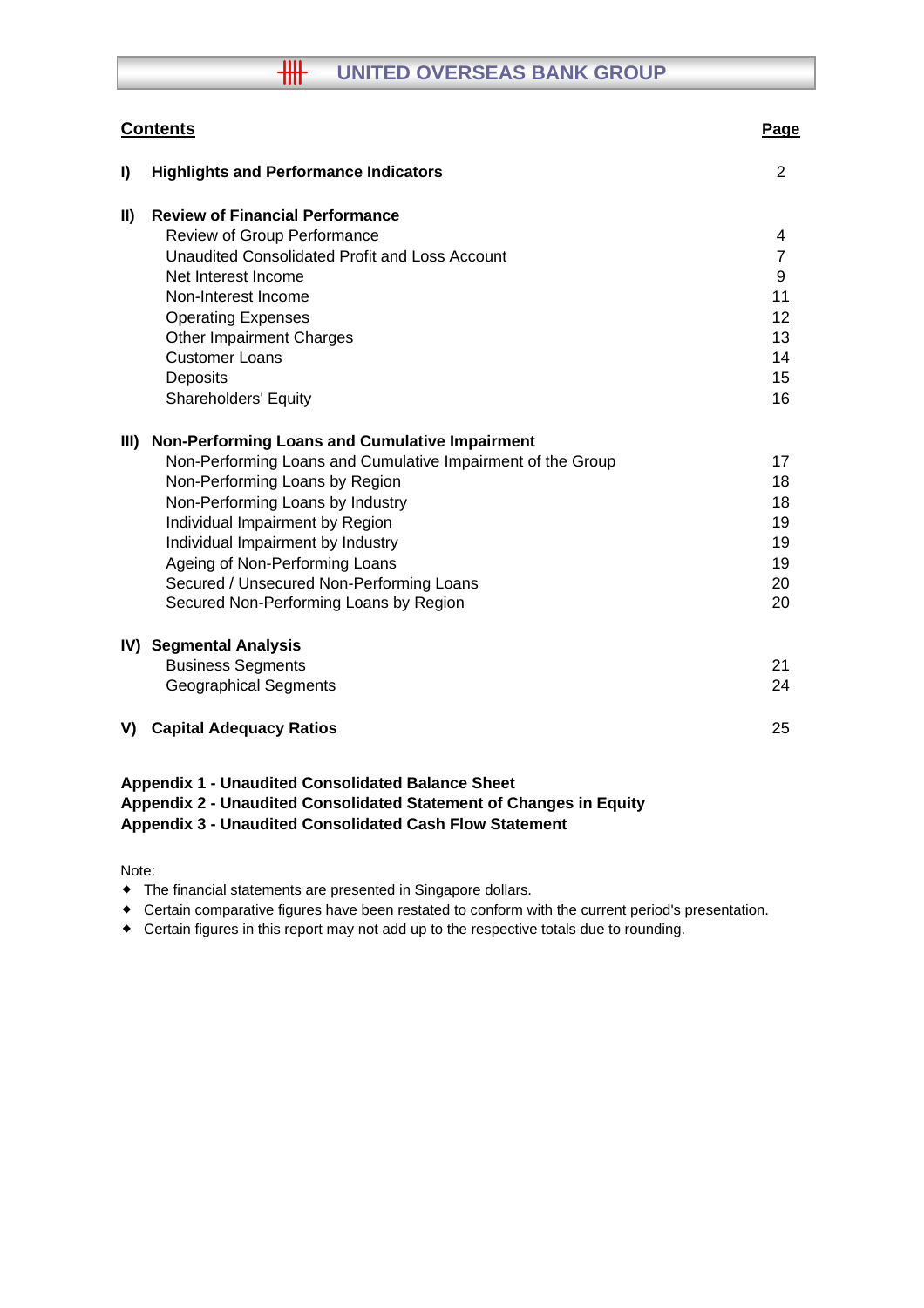## *I) Highlights and Performance Indicators*

|   |                                              |          |          | 1H06/                            | 2nd<br>1st |         | 2nd     | 2Q06/                           |  |
|---|----------------------------------------------|----------|----------|----------------------------------|------------|---------|---------|---------------------------------|--|
|   |                                              | 1st Half | 1st Half | 1H05                             | Quarter    | Quarter | Quarter | 2Q05                            |  |
|   |                                              | 2006     | 2005     | ℅                                | 2006       | 2006    | 2005    | %                               |  |
|   | <b>Summarised Profit and Loss (\$'m)</b>     |          |          |                                  |            |         |         |                                 |  |
|   | Net interest income (NII)                    | 1,324    | 1,156    | 14.5<br>$\ddot{}$                | 671        | 653     | 574     | 17.0<br>$\ddot{}$               |  |
|   | Non-interest income (Non NII)                | 660      | 650      | 1.5<br>$\ddot{}$                 | 310        | 350     | 334     | 7.1<br>$\overline{\phantom{a}}$ |  |
|   | Total income                                 | 1,984    | 1,807    | 9.8<br>$+$                       | 981        | 1,003   | 908     | 8.1<br>$+$                      |  |
|   | Less: Total expenses                         | 815      | 667      | 22.2<br>$+$                      | 419        | 396     | 347     | 20.5<br>$\ddot{}$               |  |
|   | Operating profit before amortisation         |          |          |                                  |            |         |         |                                 |  |
|   | and impairment charges                       | 1,169    | 1,140    | 2.6<br>$+$                       | 562        | 607     | 560     | 0.4<br>$\ddot{}$                |  |
|   | Less: Intangible assets                      | 6        | 58       | 89.1<br>$\overline{\phantom{a}}$ | 3          | 3       | 56      | 94.6                            |  |
|   | Less: Other impairment charges               | 91       | 81       | 12.4<br>$\ddot{}$                | 35         | 55      | 14      | 144.8<br>$\ddot{}$              |  |
|   | Add: Share of profit of associates           | 71       | 46       | 53.6<br>$\ddot{}$                | 41         | 30      | 32      | 25.4<br>$\ddot{}$               |  |
|   | Less: Tax and minority interests             | 261      | 233      | 12.1                             | 122        | 140     | 113     | 7.9                             |  |
|   | Net profit after tax excluding one-time gain | 882      | 815      | $\ddot{}$<br>8.3<br>$+$          | 443        | 439     | 409     | $\ddot{}$<br>8.3<br>$+$         |  |
|   |                                              |          |          | <b>NM</b>                        | 689        |         |         | <b>NM</b>                       |  |
|   | Add: One-time gain <sup>@</sup>              | 689      |          |                                  |            |         |         |                                 |  |
|   | Net profit after tax ^                       | 1,571    | 815      | 92.8<br>$\ddot{}$                | 1,132      | 439     | 409     | 176.7<br>$+$                    |  |
|   | • Key Indicators (excluding the one-time     |          |          |                                  |            |         |         |                                 |  |
|   | gain)                                        |          |          |                                  |            |         |         |                                 |  |
|   | ❖ Income mix                                 |          |          |                                  |            |         |         |                                 |  |
|   | - NII / Total income (%)                     | 66.7     | 64.0     | + 2.7 % pt                       | 68.4       | 65.1    | 63.2    | $+ 5.2 %$ pt                    |  |
|   | - Non NII / Total income (%)                 | 33.3     | 36.0     | $-2.7%$ pt                       | 31.6       | 34.9    | 36.8    | $-5.2 %$ pt                     |  |
|   |                                              |          |          |                                  |            |         |         |                                 |  |
|   |                                              | 100.0    | 100.0    |                                  | 100.0      | 100.0   | 100.0   |                                 |  |
|   | ❖ Profit contribution (before tax and        |          |          |                                  |            |         |         |                                 |  |
|   | intangible assets)                           |          |          |                                  |            |         |         |                                 |  |
|   | - Onshore (including ACU) (%)                | 70.9     | 76.2     | $-5.3%$ pt                       | 67.6       | 74.1    | 74.2    | 6.6 % pt                        |  |
|   | - Offshore (%)                               | 29.1     | 23.8     | $+ 5.3 %$ pt                     | 32.4       | 25.9    | 25.8    | $+ 6.6 %$ pt                    |  |
|   |                                              | 100.0    | 100.0    |                                  | 100.0      | 100.0   | 100.0   |                                 |  |
|   |                                              |          |          |                                  |            |         |         |                                 |  |
|   | * Return on average ordinary                 |          |          |                                  |            |         |         |                                 |  |
|   | shareholders' equity #                       |          |          |                                  |            |         |         |                                 |  |
|   | - Including intangible assets (%)            | 11.9     | 11.9     |                                  | 11.8       | 11.9    | 12.0    | $-0.2 \%$ pt                    |  |
|   | - Excluding intangible assets (%)            | 12.0     | 12.8     | $-0.8 \%$ pt                     | 11.8       | 12.0    | 13.6    | 1.8 % pt                        |  |
| ۰ | Basic earnings per ordinary share #          |          |          |                                  |            |         |         |                                 |  |
|   | - Including intangible assets $(\phi)$       | 112.2    | 106.0    | 5.8<br>$\ddot{}$                 | 112.8      | 111.6   | 106.4   | 6.0<br>$\ddot{}$                |  |
|   | - Excluding intangible assets $(\phi)$       | 113.0    | 113.6    | 0.5<br>$\blacksquare$            | 113.6      | 112.5   | 121.0   | 6.1                             |  |
|   |                                              |          |          |                                  |            |         |         |                                 |  |
|   | * Return on average total assets *           |          |          |                                  |            |         |         |                                 |  |
|   | - Including intangible assets (%)            | 1.16     | 1.21     | $-0.05%$ pt                      | 1.14       | 1.17    | 1.21    | - 0.07 % pt                     |  |
|   | - Excluding intangible assets (%)            | 1.16     | 1.29     | $-0.13 \%$ pt                    | 1.14       | 1.18    | 1.38    | $-0.24%$ pt                     |  |
|   |                                              |          |          |                                  |            |         |         |                                 |  |
|   | * Net interest margin * (%)                  | 2.01     | 2.02     | $-0.01%$ pt                      | 1.97       | 2.04    | 1.97    |                                 |  |
|   | * Expense / Income ratio (%)                 | 41.1     | 36.9     | $+ 4.2 %$ pt                     | 42.7       | 39.5    | 38.3    | $+ 4.4 %$ pt                    |  |
|   |                                              |          |          |                                  |            |         |         |                                 |  |
|   | Dividend per ordinary share                  |          |          |                                  |            |         |         |                                 |  |
|   | - Interim $(\phi)$                           | 20.0     | 20.0     |                                  | 20.0       |         | 20.0    |                                 |  |
|   | - Special dividend ** (¢)                    | 20.0     | 28.5     | 29.8                             | 20.0       |         | 28.5    | 29.8                            |  |

<sup>®</sup> One-time gain refers to the special dividend received from Overseas Union Enterprise Limited ("OUE") and gain from divestment of OUE and Hotel Negara Limited ("HNL"), recorded by the Group and its associates in 2Q06.

^ Net profit after tax refers to profit attributable to equity holders of the Bank.

# Calculated based on annualised profit attributable to equity holders of the Bank net of subsidiary preference share dividend incurred for the financial period.

\* Computed on an annualised basis.

\*\* Special dividend in first half and second quarter of 2005 refers to the dividend in specie of shares in United Overseas Land Limited. "NM" denotes not meaningful.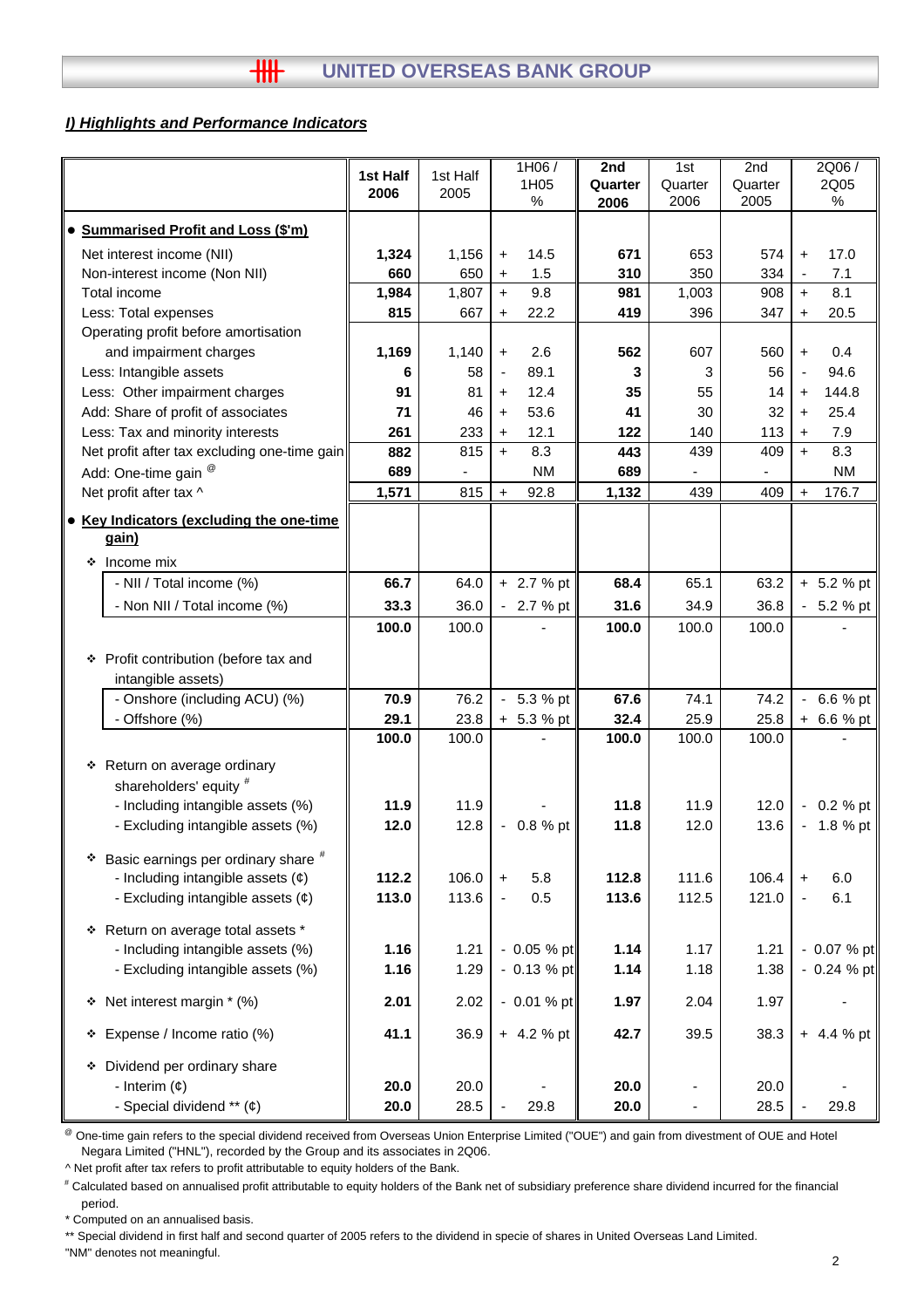# *I) Highlights and Performance Indicators*

|                                                                             | 30-Jun-06    | 31-Dec-05    | Jun-06 /<br>$Dec-05$<br>(% )       | 30-Jun-05    | Jun-06 /<br><b>Jun-05</b><br>(% )              |
|-----------------------------------------------------------------------------|--------------|--------------|------------------------------------|--------------|------------------------------------------------|
| <b>Other Indicators</b>                                                     |              |              |                                    |              |                                                |
| * Customer loans (net) (\$'m)                                               | 70,177       | 67,142       | 4.5<br>$+$                         | 64,623       | 8.6<br>$\ddot{}$                               |
| Customer deposits (\$'m)<br>۰                                               | 89,753       | 85,503       | 5.0<br>$\ddot{}$                   | 80,475       | 11.5<br>$\ddot{}$                              |
| Loans / Deposits ratio $^\circledR$ (%)<br>٠                                | 78.2         | 78.5         | 0.3 % pt<br>$\blacksquare$         | 80.3         | 2.1 % pt<br>$\blacksquare$                     |
| Non-performing loans (NPLs) (\$'m)<br>❖                                     | 3,836        | 3,931        | 2.4                                | 4,563        | 15.9                                           |
| Cumulative impairment (\$'m)<br>۰                                           | 2,652        | 2,714        | 2.3                                | 3,110        | 14.7                                           |
| NPL ratio $\wedge$ (%)<br>۰                                                 | 5.3          | 5.6          | 0.3 % pt<br>$\blacksquare$         | 6.7          | 1.4 % pt                                       |
| Cumulative impairment / NPLs (%)<br>۰                                       | 69.1         | 69.0         | $+ 0.1 %$ pt                       | 68.2         | 0.9 % pt<br>$+$                                |
| Total assets (\$'m)<br>۰                                                    | 155,933      | 145,073      | 7.5<br>$+$                         | 136,856      | 13.9<br>$\ddagger$                             |
| Shareholders' equity * (\$'m)<br>٠                                          | 15,707       | 14,929       | 5.2<br>$+$                         | 13,517       | 16.2<br>$\ddag$                                |
| Revaluation surplus $#$ (\$'m)<br>۰                                         | 1,265        | 1,564        | 19.1                               | 1,352        | 6.4                                            |
| Net asset value (NAV) per share (\$)<br>٠                                   | 10.31        | 9.71         | 6.2<br>$\ddot{}$                   | 8.79         | 17.3<br>$\ddot{}$                              |
| Revalued NAV per share (\$)<br>❖                                            | 11.14        | 10.73        | 3.8<br>$\ddot{}$                   | 9.67         | 15.2<br>$\ddot{}$                              |
| Net tangible asset per share (\$)<br>❖                                      | 7.52         | 6.92         | 8.7<br>$+$                         | 6.22         | 20.9<br>$+$                                    |
| Capital adequacy ratios<br>❖<br>- Tier 1 capital (%)<br>- Total capital (%) | 11.2<br>16.5 | 11.0<br>16.1 | 0.2 % pt<br>$+$<br>0.4 % pt<br>$+$ | 10.1<br>15.0 | 1.1 % pt<br>$\ddot{}$<br>1.5 % pt<br>$\ddot{}$ |

 $^{\circledR}$  "Loans" refers to net customer loans while "Deposits" refers to customer deposits.

^ NPL ratio represents NPLs (excluding debt securities) as a percentage of gross customer loans.

\* Shareholders' equity refers to equity attributable to equity holders of the Bank.

# Refers to revaluation surplus on properties and securities not recognised in the financial statements.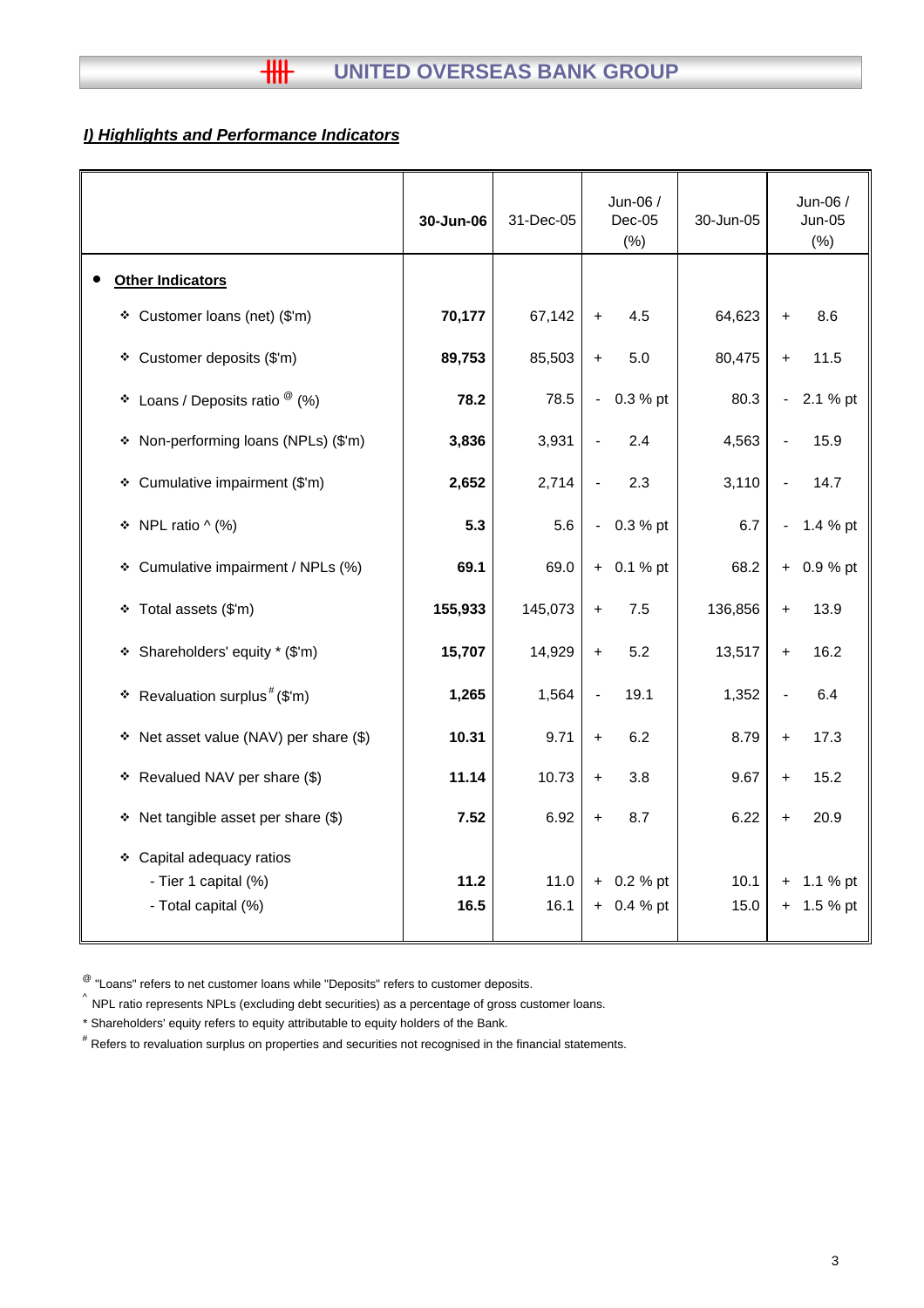The financial statements are presented in Singapore dollars and have been prepared in accordance with Singapore Financial Reporting Standards ("FRS") with modification to FRS39 Financial Instruments: Recognition and Measurement in respect of loan loss provisioning, as provided in Notice to Banks No. 612 "Credit Files, Grading and Provisioning" issued by Monetary Authority of Singapore ("MAS"). The same accounting policies and computation methods have been adopted for the first half of 2006 as those adopted in the audited financial statements for the financial year ended 31 December 2005.

## **Review of Group Performance**

## **Results**

#### **1st Half 2006 versus 1st Half 2005**

The Group's net profit after tax ("NPAT") of \$1,571 million recorded in the first half of 2006 ("1H06") was an increase of \$756 million or 92.8% over the \$815 million registered in the first half of 2005 ("1H05"). The increase was largely due to a one-time gain of \$689 million, which comprised special dividend received from Overseas Union Enterprise Limited ("OUE") and gain from divestment of OUE and Hotel Negara Limited ("HNL"), recorded by the Group and its associates in the second quarter of 2006 ("2Q06"). Excluding the one-time gain, Group NPAT would be \$882 million in 1H06, representing an increase of 8.3% over 1H05. The increase was mainly attributed to higher net interest income and lower impairment charges on loans, partially offset by higher operating expenses.

Total income increased \$790 million or 43.8% to \$2,597 million in 1H06 from \$1,807 million in 1H05, primarily due to the special dividend received from OUE of \$284 million and gain from divestment of OUE and HNL of \$329 million. Excluding this one-time income of \$613 million, total income would be \$1,984 million in 1H06, representing an increase of 9.8% over 1H05. The increase was mainly attributed to higher net interest income largely from higher loan volume and interbank money market activities.

The Group's total operating expenses increased 22.2% to \$815 million in 1H06 from \$667 million in 1H05, partly due to the consolidation of PT Bank Buana Indonesia Tbk. ("Bank Buana")'s operating expenses. Staff costs increased 29.6% to \$409 million largely on increased headcount, and other operating expenses increased 15.6% to \$406 million mainly on professional fees and commission and brokerage expenses. Expense-to-income ratio of the Group increased to 41.1% (excluding the one-time income) in 1H06 from 36.9% in 1H05.

Other impairment charges increased \$10 million or 12.4% to \$91 million in 1H06 from \$81 million in 1H05. The increase was largely attributed to write-back of collective impairment charges in 1H05, partially offset by lower impairment charges on loans in 1H06.

Share of pre-tax profit of associates increased to \$191 million in 1H06 from \$46 million in 1H05. The increase was due mainly to the Group's share of exceptional gain of \$120 million, arising from special dividend received from OUE and gain from divestment of OUE and HNL, as recorded by its associates, Overseas Union Insurance Limited ("OUI") and Overseas Union Facilities (Pte.) Limited ("OUF"). Excluding the exceptional gain, share of pre-tax profit of associates would be \$71 million, up 53.6% from 1H05.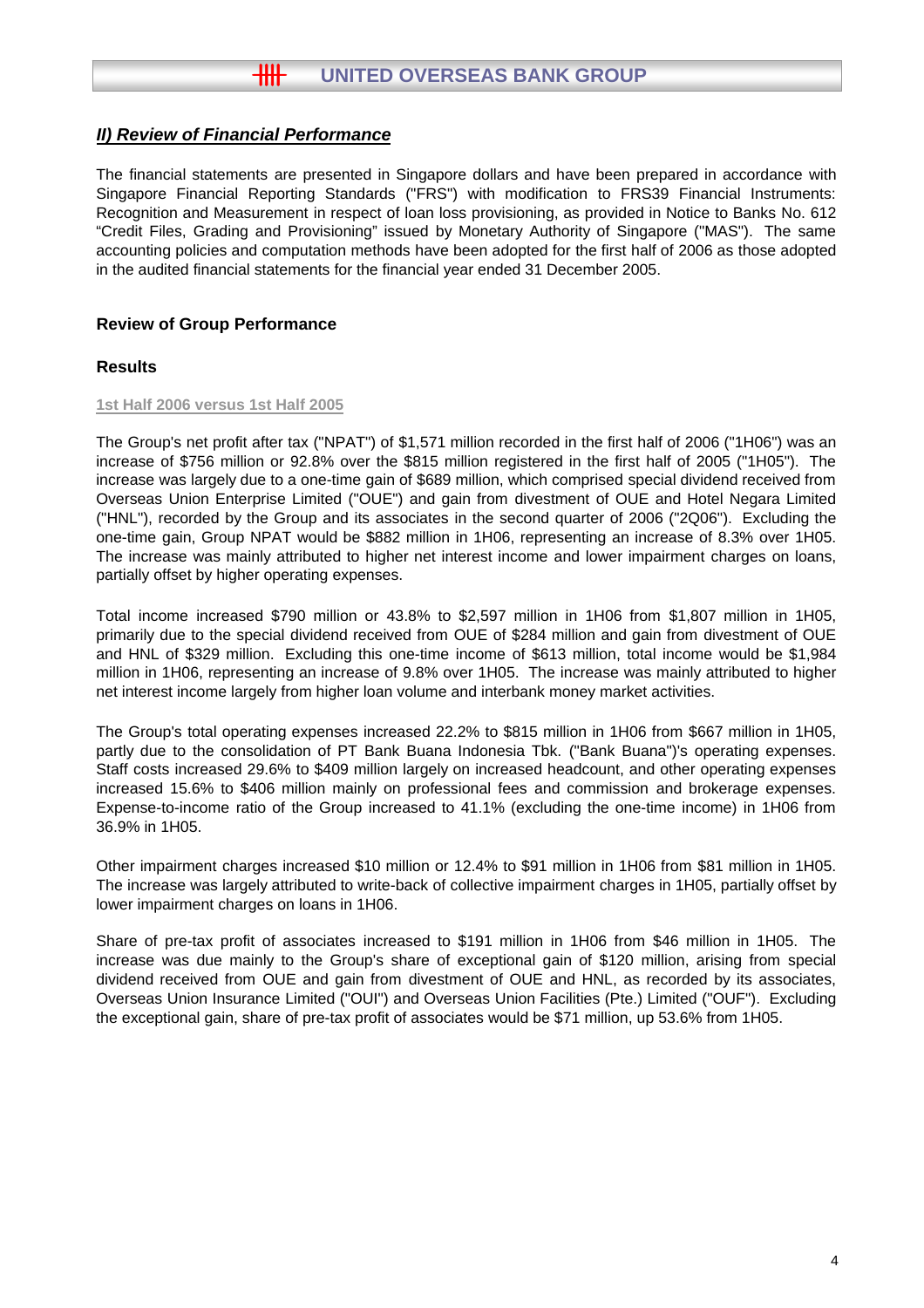#### **2nd Quarter 2006 versus 2nd Quarter 2005**

The Group's NPAT increased \$723 million or 176.7% to \$1,132 million in 2Q06 from \$409 million in the second quarter of 2005 ("2Q05"). The increase was largely due to the one-time gain of \$689 million recorded in 2Q06. Excluding the one-time gain, the Group's NPAT would be \$443 million in 2Q06, an increase of 8.3% over 2Q05. This increase was contributed mainly by higher net interest income and lower impairment charges on loans, partially offset by higher total operating expenses.

Excluding the one-time income of \$613 million, total income increased 8.1% to \$981 million in 2Q06 from \$908 million in 2Q05. The increase was mainly due to higher net interest income largely contributed by increased loan volume and interbank money market activities.

The Group's total operating expenses increased 20.5% to \$419 million in 2Q06 from \$347 million in 2Q05, partly due to the consolidation of Bank Buana's operating expenses. Staff costs increased 29.9% to \$211 million due largely to higher headcount, and other operating expenses increased 12.2% to \$207 million due mainly to higher professional fees and commission and brokerage expenses. Expense-to-income ratio was 42.7% (excluding the one-time income) in 2Q06 compared to 38.3% in 2Q05.

Other impairment charges increased \$21 million to \$35 million in 2Q06 from \$14 million in 2Q05. The increase was mainly due to write-back of collective impairment charges in 2Q05, partially offset by lower impairment charges on loans in 2Q06.

Share of pre-tax profit of associates increased \$128 million to \$160 million in 2Q06 from \$32 million in 2Q05. Excluding the share of the exceptional gain of \$120 million recorded by OUI and OUF, profit contributions from the associates would be \$41 million in 2Q06, representing an increase of 25.4% over 2Q05.

#### **2nd Quarter 2006 versus 1st Quarter 2006**

The Group's NPAT of \$1,132 million recorded in 2Q06 was 157.5% higher than the \$439 million registered in the first quarter of 2006 ("1Q06"). The increase was attributed mainly to the one-time gain of \$689 million recorded in 2Q06. Excluding the one-time gain, Group NPAT of \$443 million in 2Q06 was 0.8% higher than that in 1Q06.

Excluding the one-time income of \$613 million, total income decreased 2.2% to \$981 million in 2Q06 from \$1,003 million in 1Q06. The decrease was mainly due to lower net gain from trading securities, government securities and derivatives, partially offset by higher dividend and net interest income.

The Group's total operating expenses increased 5.7% to \$419 million in 2Q06 from \$396 million in 1Q06 mainly on staff costs and professional fees.

Other impairment charges decreased \$20 million to \$35 million in 2Q06 from \$55 million in 1Q06, attributed mainly to lower impairment charges on loans.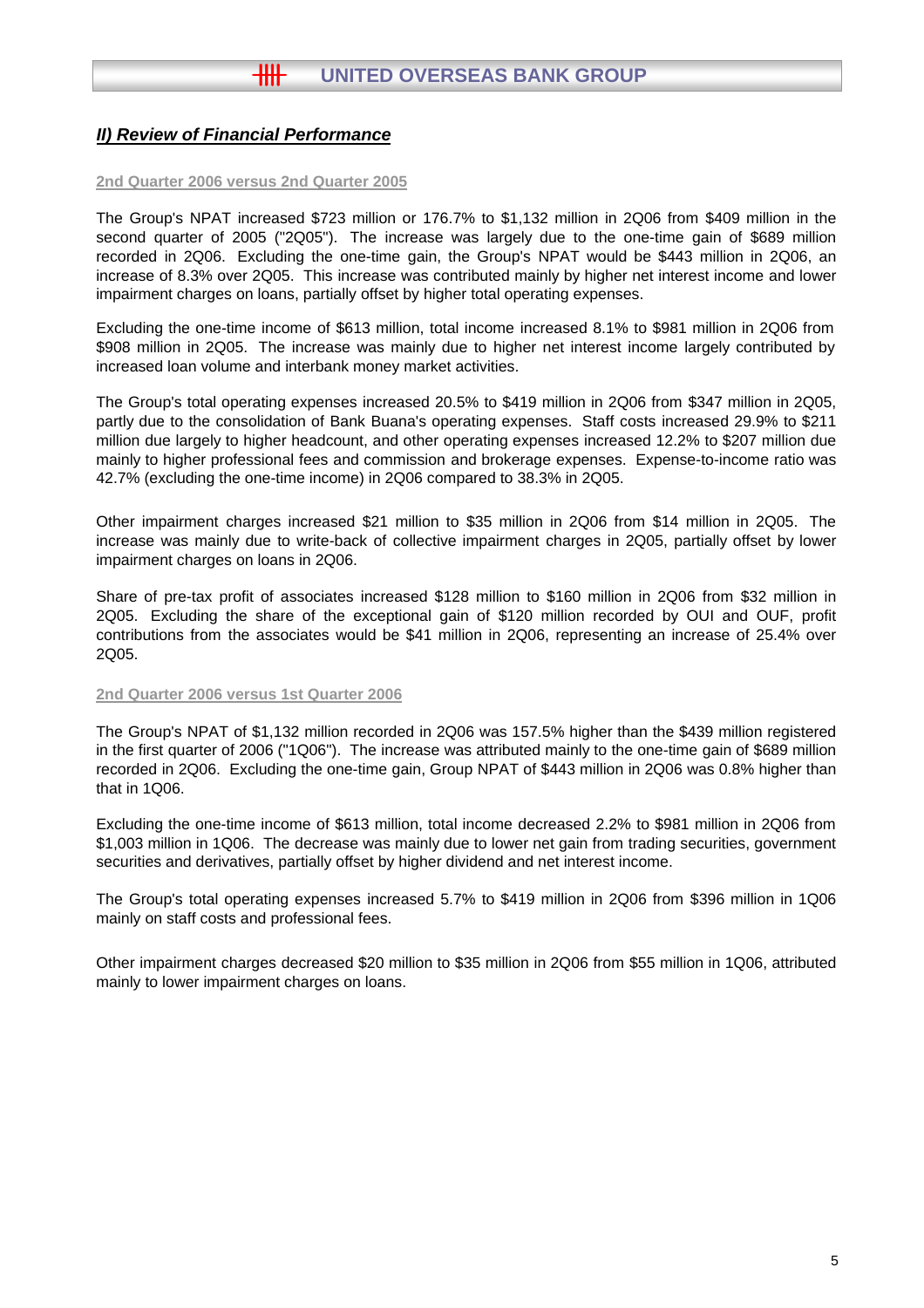## **Balance Sheet**

The Group's net loans and advances to customers grew 4.5% and 8.6% over 31 December 2005 and 30 June 2005 respectively to \$70,177 million as at 30 June 2006. Group non-performing loans ("NPLs") were lower by 2.4% and 15.9% to \$3,836 million as at 30 June 2006 compared to those at 31 December 2005 and 30 June 2005 respectively. Correspondingly, Group NPL ratio improved to 5.3% as at 30 June 2006 from 5.6% as at 31 December 2005 and 6.7% as at 30 June 2005. As at 30 June 2006, Group NPLs were 58.2% (31 December 2005: 56.7% and 30 June 2005: 55.6%) secured by collateral, and unsecured NPLs were 165.5% (31 December 2005: 159.4% and 30 June 2005: 153.4%) covered by total cumulative impairment.

Total assets of the Group increased 7.5% and 13.9% to \$155,933 million as at 30 June 2006 over 31 December 2005 and 30 June 2005 respectively. Shareholders' equity of the Group rose 5.2% and 16.2% to \$15,707 million as at 30 June 2006 compared to that at 31 December 2005 and 30 June 2005 respectively. Correspondingly, the Group's net asset value per share increased to \$10.31 as at 30 June 2006 from \$9.71 as at 31 December 2005 and \$8.79 as at 30 June 2005.

Group capital adequacy ratio ("CAR") of 16.5% as at 30 June 2006 was 6.5% points above the minimum 10% set by MAS.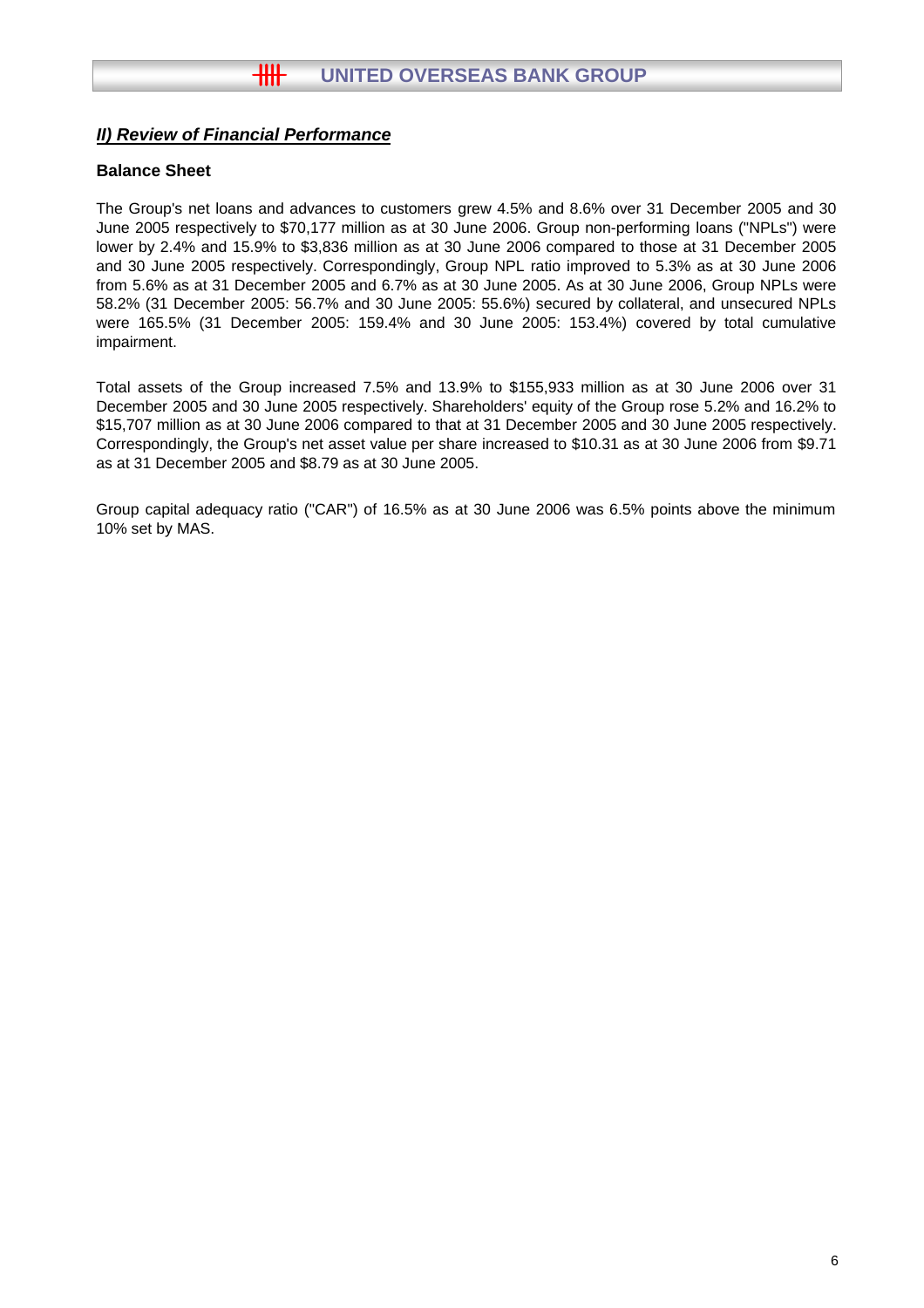## **FOR THE FIRST HALF ENDED 30 JUNE 2006 UNAUDITED CONSOLIDATED PROFIT AND LOSS ACCOUNT**

|                                                               | 1st Half<br>2006 | 1st Half<br>2005 | 1H06/<br>1H05 |
|---------------------------------------------------------------|------------------|------------------|---------------|
|                                                               | \$ million       | \$ million       | $\frac{0}{6}$ |
| Interest income                                               | 3,281            | 2,266            | 44.8          |
| Less: Interest expense                                        | 1,956            | 1,109            | 76.3          |
| Net interest income                                           | 1,324            | 1,156            | 14.5          |
| Dividend income                                               | 311              | 45               | 596.4         |
| Fee and commission income                                     | 450              | 372              | 21.1          |
| Rental income                                                 | 32               | 32               | (1.3)         |
| Other operating income                                        | 479              | 202              | 137.9         |
| Total non-interest income                                     | 1,273            | 650              | 95.7          |
| Income before operating expenses                              | 2,597            | 1,807            | 43.8          |
| Less:                                                         |                  |                  |               |
| Staff costs                                                   | 409              | 316              | 29.6          |
| Other operating expenses                                      | 406              | 351              | 15.6          |
| Total operating expenses                                      | 815              | 667              | 22.2          |
| Operating profit before amortisation and                      |                  |                  |               |
| impairment charges                                            | 1,782            | 1,140            | 56.3          |
| Less: Intangible assets amortised / impaired                  | 6                | 58               | (89.1)        |
| Less: Other impairment charges                                | 91               | 81               | 12.4          |
| Operating profit after amortisation and<br>impairment charges | 1,685            | 1,002            | 68.3          |
| Share of profit of associates                                 | 191              | 46               | 312.6         |
| Profit before tax                                             | 1,876            | 1,048            | 79.1          |
| Less: Tax                                                     | 281              | 223              | 26.0          |
| Profit for the financial period                               | 1,595            | 825              | 93.4          |
| Attributable to:                                              |                  |                  |               |
| Equity holders of the Bank                                    | 1,571            | 815              | 92.8          |
| Minority interests                                            | 25               | 10               | 134.8         |
|                                                               | 1,595            | 825              | 93.4          |
| Annualised earnings per ordinary share $(\phi)$               |                  |                  |               |
| <b>Basic</b>                                                  | 157.2            | 106.0            | 48.3          |
| <b>Diluted</b>                                                | 157.1            | 106.0            | 48.2          |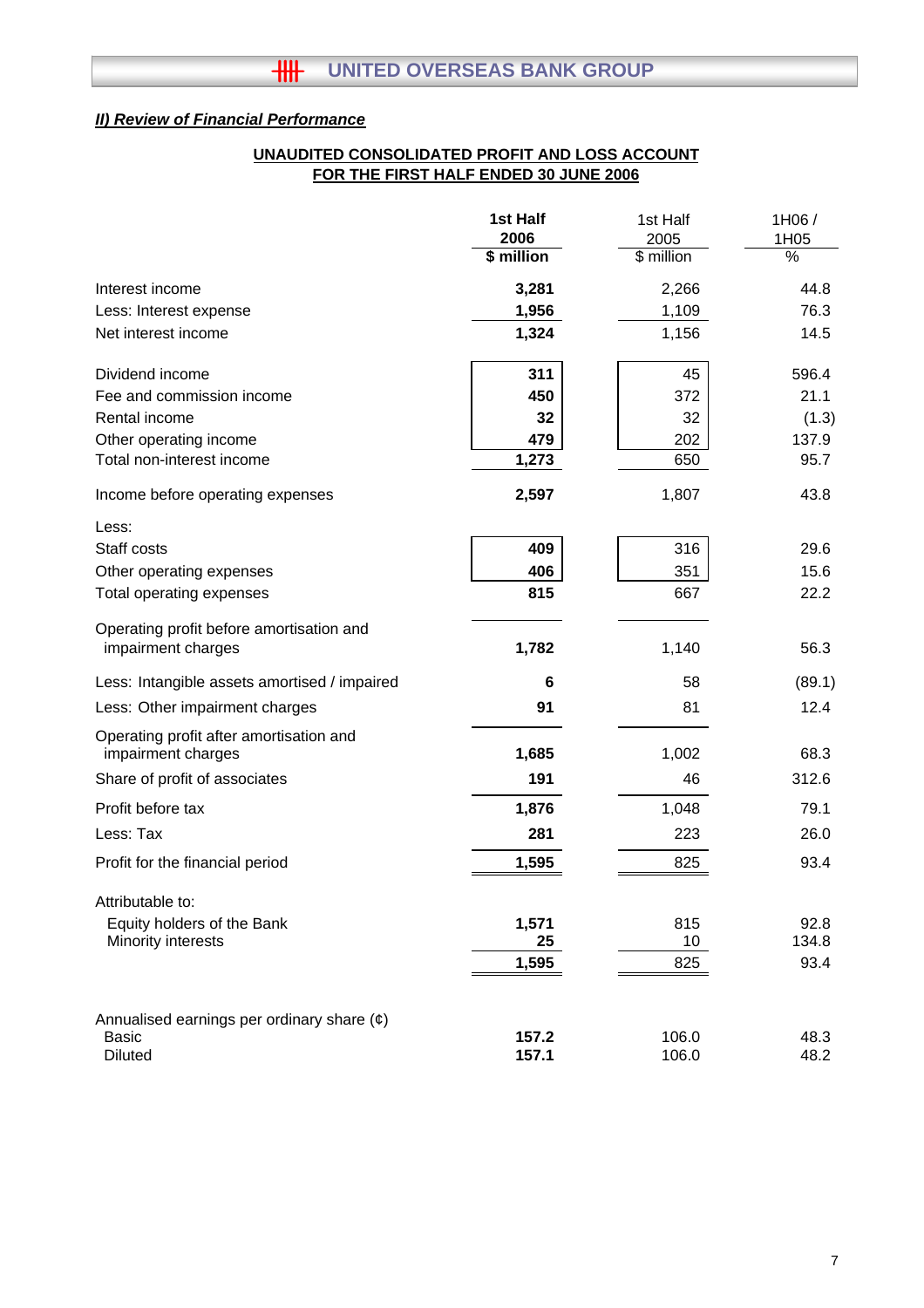#### **UNAUDITED CONSOLIDATED PROFIT AND LOSS ACCOUNT FOR THE SECOND QUARTER ENDED 30 JUNE 2006**

|                                                                | 2nd Quarter<br>2006 | 1st Quarter<br>2006 | 2Q06 /<br>1Q06 | 2nd Quarter<br>2005 | 2Q06 /<br>2Q05 |
|----------------------------------------------------------------|---------------------|---------------------|----------------|---------------------|----------------|
|                                                                | \$ million          | \$ million          | $\frac{1}{6}$  | \$ million          | $\frac{0}{6}$  |
| Interest income                                                | 1,718               | 1,563               | 9.9            | 1,169               | 46.9           |
| Less: Interest expense                                         | 1,047               | 910                 | 15.1           | 596                 | 75.7           |
| Net interest income                                            | 671                 | 653                 | 2.7            | 574                 | 17.0           |
| Dividend income                                                | 309                 | 3                   | <b>NM</b>      | 42                  | 635.9          |
| Fee and commission income                                      | 228                 | 222                 | 2.4            | 186                 | 22.4           |
| Rental income                                                  | 16                  | 16                  | (0.8)          | 16                  | (1.8)          |
| Other operating income                                         | 371                 | 109                 | 240.6          | 90                  | 312.7          |
| Total non-interest income                                      | 923                 | 350                 | 163.8          | 334                 | 176.4          |
| Income before operating expenses                               | 1,594               | 1,003               | 58.9           | 908                 | 75.6           |
| Less:                                                          |                     |                     |                |                     |                |
| Staff costs                                                    | 211                 | 198                 | 6.9            | 163                 | 29.9           |
| Other operating expenses                                       | 207                 | 199                 | 4.5            | 185                 | 12.2           |
| Total operating expenses                                       | 419                 | 396                 | 5.7            | 347                 | 20.5           |
| Operating profit before amortisation and<br>impairment charges | 1,175               | 607                 | 93.6           | 560                 | 109.8          |
| Less: Intangible assets amortised / impaired                   | 3                   | 3                   | (7.9)          | 56                  | (94.6)         |
| Less: Other impairment charges                                 | 35                  | 55                  | (35.6)         | 14                  | 144.8          |
| Operating profit after amortisation and<br>impairment charges  | 1,137               | 549                 | 107.2          | 489                 | 132.3          |
| Share of profit of associates                                  | 160                 | 30                  | 426.6          | 32                  | 395.9          |
| Profit before tax                                              | 1,297               | 579                 | 123.9          | 522                 | 148.6          |
| Less: Tax                                                      | 156                 | 125                 | 24.4           | 106                 | 46.8           |
| Profit for the financial period                                | 1,141               | 454                 | 151.3          | 416                 | 174.6          |
| Attributable to:                                               |                     |                     |                |                     |                |
| Equity holders of the Bank                                     | 1,132               | 439                 | 157.5          | 409                 | 176.7          |
| Minority interests                                             | 10                  | 15                  | (33.8)         | $\overline{7}$      | 46.0           |
|                                                                | 1,141               | 454                 | 151.3          | 416                 | 174.6          |
| Annualised earnings per ordinary share $(\phi)$                |                     |                     |                |                     |                |
| Basic                                                          | 157.8               | 111.6               | 41.4           | 106.4               | 48.3           |
| <b>Diluted</b>                                                 | 157.8               | 111.6               | 41.4           | 106.4               | 48.3           |

"NM" denotes not meaningful.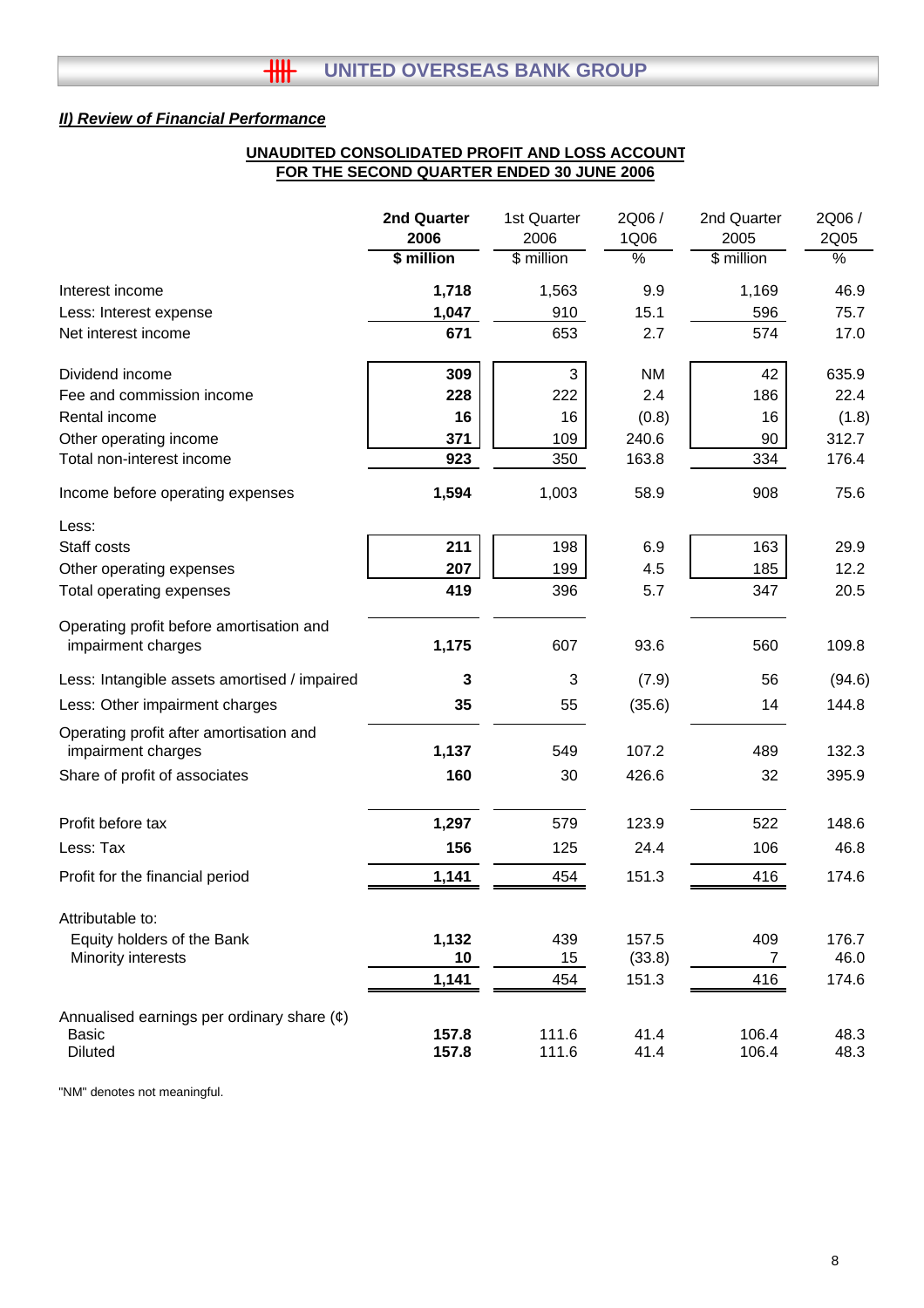#### **Net Interest Income**



Net interest income of the Group increased 14.5% to \$1,324 million in 1H06 as compared to the \$1,156 million in 1H05. The increase was mainly from higher loan volume attributed partly to the consolidation of Bank Buana's loan portfolio, as well as from interbank money market activities. Excluding the one-time income of \$613 million, net interest income accounted for 66.7% (1H05: 64.0%) of total income. Net interest margin was 2.01% in 1H06 versus the 2.02% in 1H05, largely due to lower interest spread from interbank money market activities.

Net interest income rose 17.0% to \$671 million in 2Q06 from \$574 million in 2Q05, mainly from higher loan volume attributed partly to the consolidation of Bank Buana's loan portfolio, as well as from interbank money market activities. Net interest margin of 1.97% in 2Q06 was the same as that in 2Q05.

#### Average Interest Rates and Margin

|                                                   | <b>1st Half 2006</b>              |                 |      |                | 1st Half 2005              |      |  |
|---------------------------------------------------|-----------------------------------|-----------------|------|----------------|----------------------------|------|--|
|                                                   | <b>Average Annualised Average</b> |                 |      |                | Average Annualised Average |      |  |
|                                                   | <b>Balance</b>                    | <b>Interest</b> | Rate | <b>Balance</b> | Interest                   | Rate |  |
|                                                   | \$ million                        | \$ million      | %    | \$ million     | \$ million                 | %    |  |
| Customer loans                                    | 67,214                            | 3,818           | 5.68 | 63,715         | 3,009                      | 4.72 |  |
| Inter-bank balances / balances with central banks | 45,079                            | 1,934           | 4.29 | 34,234         | 984                        | 2.87 |  |
| Securities                                        | 20,649                            | 864             | 4.19 | 17,768         | 576                        | 3.24 |  |
| <b>Total interest bearing assets</b>              | 132,942                           | 6,616           | 4.98 | 115,717        | 4,569                      | 3.95 |  |
| Customer deposits                                 | 88,885                            | 2,167           | 2.44 | 80,702         | 1,262                      | 1.56 |  |
| Inter-bank balances / other                       | 40,269                            | 1,778           | 4.42 | 33,064         | 975                        | 2.95 |  |
| <b>Total interest bearing liabilities</b>         | 129,154                           | 3,945           | 3.05 | 113,766        | 2,237                      | 1.97 |  |
| Net interest income                               |                                   | 2,671           |      |                | 2,332                      |      |  |
| Net interest margin ^                             |                                   |                 | 2.01 |                |                            | 2.02 |  |

^ Net interest margin represents annualised net interest income as a percentage of total interest bearing assets.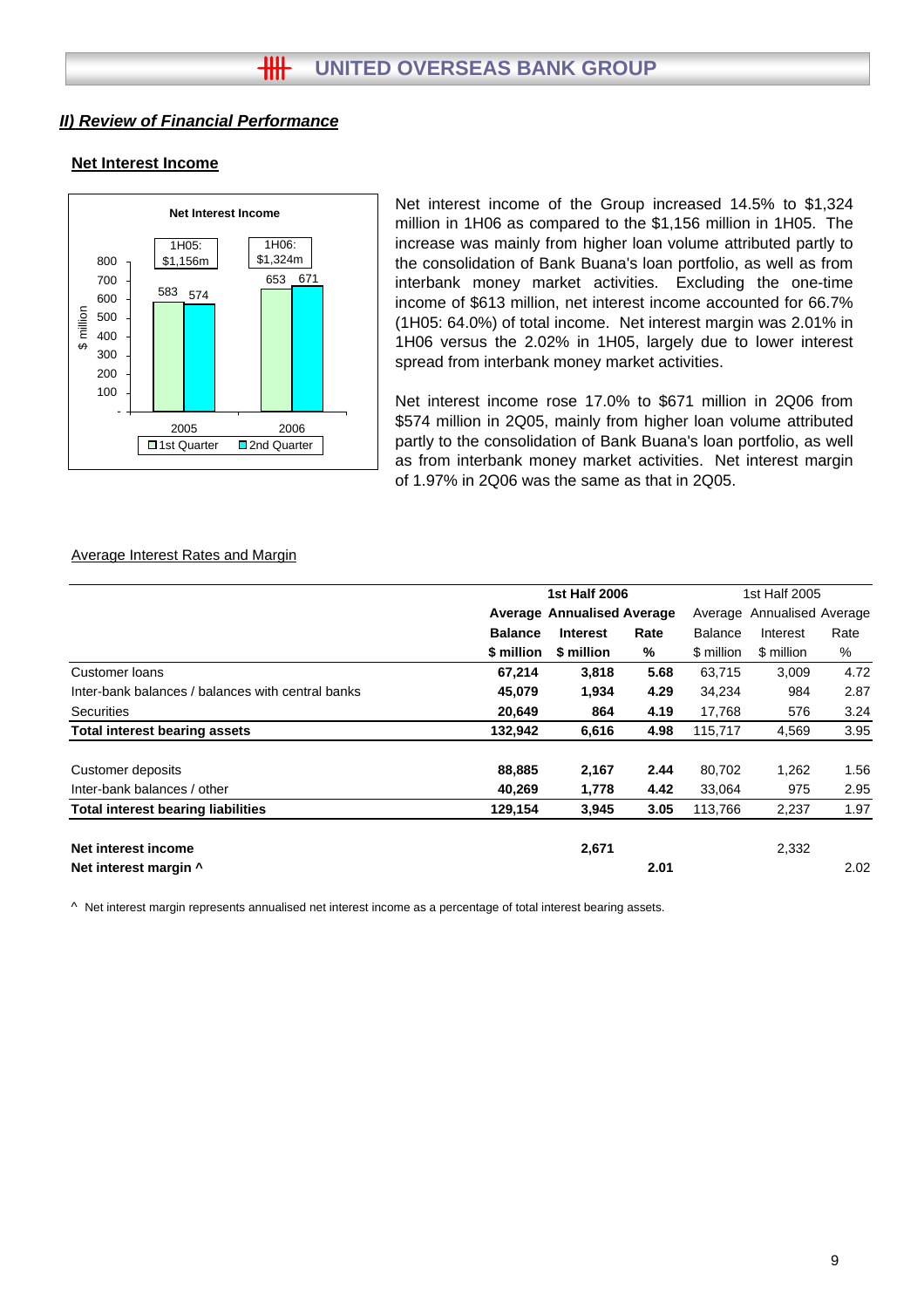## **Net Interest Income (cont'd)**

## Average Interest Rates and Margin (cont'd)

|                                           |                | 2nd Quarter 2006          |      |                | 1st Quarter 2006   |         | 2nd Quarter 2005 |                    |      |
|-------------------------------------------|----------------|---------------------------|------|----------------|--------------------|---------|------------------|--------------------|------|
|                                           | Average        | <b>Annualised Average</b> |      | Average        | Annualised Average | Average |                  | Annualised Average |      |
|                                           | <b>Balance</b> | <b>Interest</b>           | Rate | <b>Balance</b> | Interest           | Rate    | <b>Balance</b>   | Interest           | Rate |
|                                           | \$ million     | \$ million                | %    | \$ million     | \$ million         | %       | \$ million       | \$ million         | %    |
| Customer loans<br>Inter-bank balances /   | 67,549         | 3,920                     | 5.80 | 67,050         | 3,714              | 5.54    | 63.404           | 3,080              | 4.86 |
| balances with central banks               | 46,562         | 2,043                     | 4.39 | 43,893         | 1,824              | 4.15    | 35,018           | 1,004              | 2.87 |
| <b>Securities</b>                         | 22,271         | 928                       | 4.16 | 19,042         | 801                | 4.20    | 18,444           | 607                | 3.29 |
| <b>Total interest bearing assets</b>      | 136,382        | 6,890                     | 5.05 | 129,985        | 6,338              | 4.88    | 116,866          | 4,691              | 4.01 |
| Customer deposits                         | 90,213         | 2,265                     | 2.51 | 87,992         | 2,068              | 2.35    | 81,501           | 1,342              | 1.65 |
| Inter-bank balances / other               | 42,029         | 1,934                     | 4.60 | 38,458         | 1,621              | 4.21    | 33,306           | 1,048              | 3.15 |
| <b>Total interest bearing liabilities</b> | 132,242        | 4,199                     | 3.18 | 126,450        | 3,689              | 2.92    | 114,807          | 2,390              | 2.08 |
| Net interest income                       |                | 2,692                     |      |                | 2,650              |         |                  | 2,301              |      |
| Net interest margin ^                     |                |                           | 1.97 |                |                    | 2.04    |                  |                    | 1.97 |

^ Net interest margin represents annualised net interest income as a percentage of total interest bearing assets.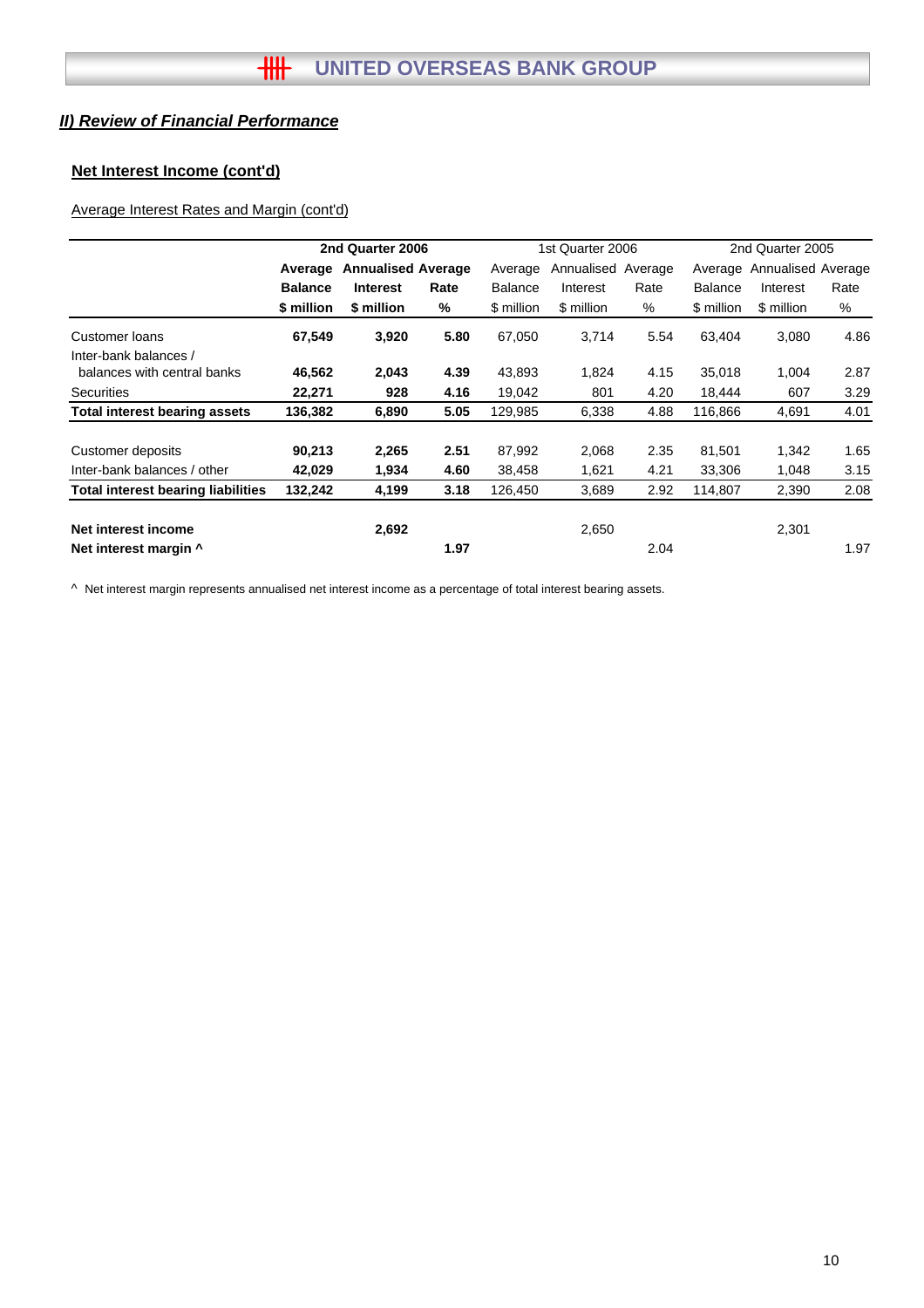## **Non-Interest Income**



Non-interest income of the Group increased 95.7% to \$1,273 million in 1H06 from \$650 million in 1H05, mainly contributed by the one-time income of \$613 million, comprising special dividend received from OUE of \$284 million and gain on divestment of OUE and HNL of \$329 million. Excluding the one-time income, the growth would be 1.5%, mainly due to higher net gain on trading securities, government securities and derivatives, and higher fee and commission income mainly from investmentrelated and fund management activities, partially offset by loss on investment securities.

Non-interest income increased 176.4% to \$923 million in 2Q06 from \$334 million in 2Q05, mainly contributed by the one-time income. Excluding the one-time income, non-interest income declined 7.1%, mainly attributed to loss on investment securities. This was partly negated by net gain from trading securities, government securities and derivatives as opposed to loss in 2Q05, as well as higher fee and commission income.

#### Composition of Non-Interest Income

|                                                        | 1st Half   | 1st Half   | <b>2nd Quarter</b> |            | 1st Quarter 2nd Quarter |
|--------------------------------------------------------|------------|------------|--------------------|------------|-------------------------|
|                                                        | 2006       | 2005       | 2006               | 2006       | 2005                    |
|                                                        | \$ million | \$ million | \$ million         | \$ million | \$ million              |
| Fee and commission income                              |            |            |                    |            |                         |
| Credit card                                            | 62         | 55         | 32                 | 30         | 28                      |
| Fund management                                        | 91         | 67         | 42                 | 49         | 36                      |
| Futures broking                                        | 16         | 10         | 8                  | 8          | 5                       |
| Investment-related                                     | 86         | 59         | 46                 | 39         | 24                      |
| Loan-related                                           | 70         | 68         | 36                 | 34         | 37                      |
| Service charges                                        | 33         | 29         | 16                 | 17         | 14                      |
| Trade-related                                          | 80         | 69         | 41                 | 39         | 35                      |
| Other                                                  | 12         | 14         | 6                  | 6          | 7                       |
|                                                        | 450        | 372        | 228                | 222        | 186                     |
| Dividend and rental income                             | 343        | 77         | 325                | 19         | 58                      |
| Other operating income<br>Net gain / (loss) from:      |            |            |                    |            |                         |
| - Foreign exchange<br>- Trading securities, government | 80         | 48         | 38                 | 42         | 20                      |
| securities and derivatives                             | 137        | 12         | 37                 | 100        | (34)                    |
| - Investment securities                                | (145)      | 67         | (67)               | (78)       | 93                      |
| - Disposal of assets held for sale                     | 332        | 15         | 330                | 2          | 15                      |
| - Disposal of fixed and other assets                   | 14         | 6          | 11                 | 3          | 2                       |
| Other income                                           | 61         | 54         | 22                 | 39         | (5)                     |
|                                                        | 479        | 202        | 371                | 109        | 90                      |
| Total non-interest income                              | 1,273      | 650        | 923                | 350        | 334                     |
| Fee and commission income / Total income (%)           | $22.7*$    | 20.6       | $23.2*$            | 22.2       | 20.5                    |
| Non-interest income / Total income (%)                 | $33.3*$    | 36.0       | $31.6*$            | 34.9       | 36.8                    |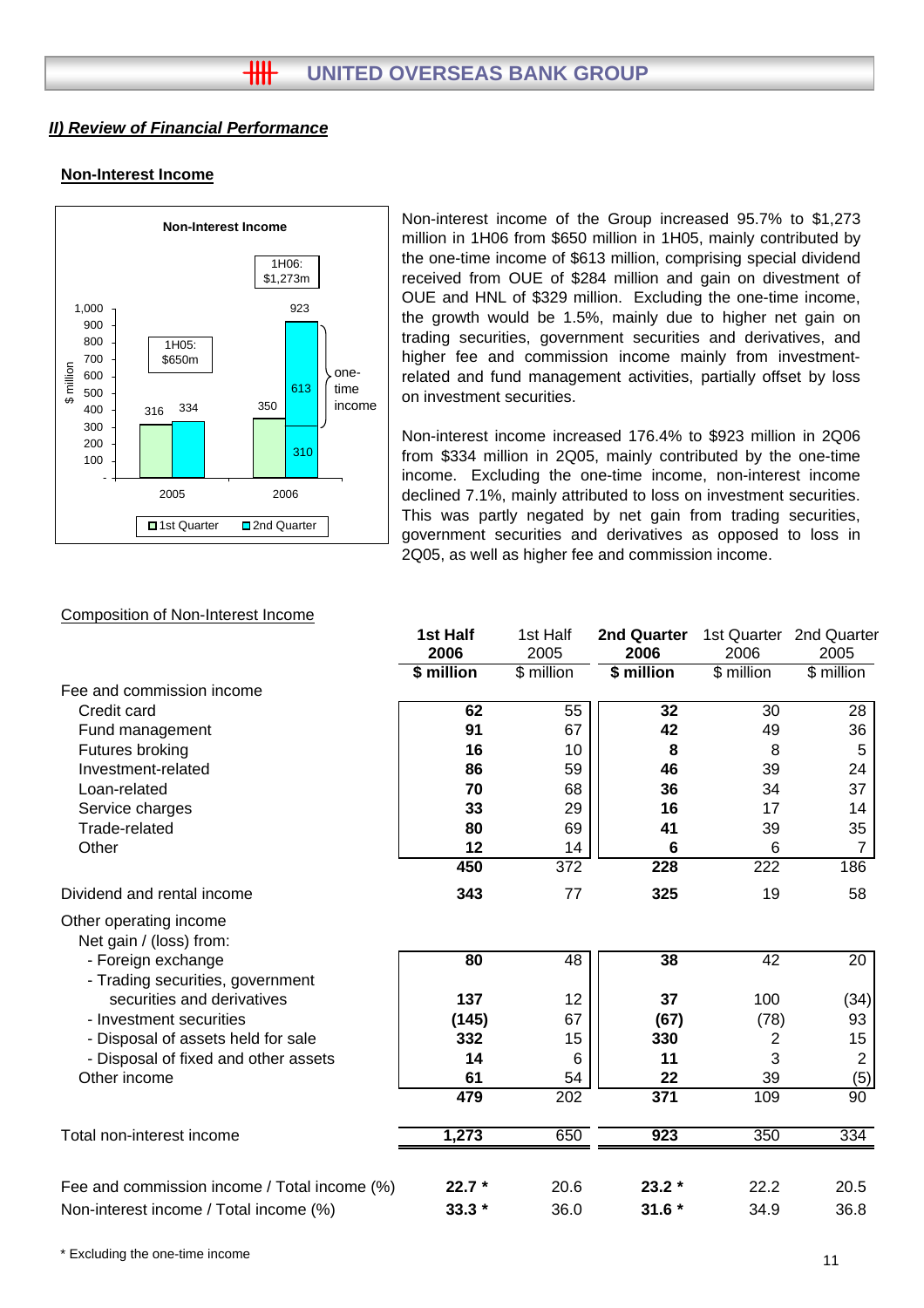#### **Operating Expenses**

Total operating expenses increased 22.2% to \$815 million in 1H06 from \$667 million in 1H05, partly due to the consolidation of Bank Buana. Staff costs increased 29.6% to \$409 million largely on increased headcount, and other operating expenses increased 15.6% to \$406 million mainly on professional fees and commission and brokerage expenses. Expense-to-income ratio of the Group was 41.1% (excluding the one-time income) in 1H06 compared to the 36.9% in 1H05.

In 2Q06, total operating expenses increased 20.5% to \$419 million from \$347 million in 2Q05, partly due to the consolidation of Bank Buana. The increase was attributed to higher staff costs on increased headcount, and other operating expenses due mainly to higher professional fees and commission and brokerage expenses. Expense-toincome ratio was 42.7% (excluding the one-time income) in 2Q06 compared to the 38.3% in 2Q05.

|                                          | 1st Half<br>2006 | 1st Half<br>2005 | 2nd Quarter<br>2006 | 1st Quarter<br>2006 | 2nd Quarter<br>2005 |
|------------------------------------------|------------------|------------------|---------------------|---------------------|---------------------|
|                                          | \$ million       | \$ million       | \$ million          | \$ million          | \$ million          |
| Staff costs                              | 409              | 316              | 211                 | 198                 | 163                 |
| Other operating expenses                 |                  |                  |                     |                     |                     |
| Depreciation of fixed assets             | 70               | 70               | 34                  | 36                  | 35                  |
| Rental of premises and equipment         | 23               | 23               | 12                  | 11                  | 12                  |
| Maintenance of premises and other assets | 36               | 31               | 19                  | 16                  | 18                  |
| Other expenses                           | 277              | 226              | 142                 | 135                 | 121                 |
|                                          | 406              | 351              | 207                 | 199                 | 185                 |
| Total operating expenses                 | 815              | 667              | 419                 | 396                 | 347                 |
| Expense / Income ratio (%)               | $41.1*$          | 36.9             | 42.7 *              | 39.5                | 38.3                |
| Manpower (number)                        | 19,150           | 13,328           | 19,150              | 18,624              | 13,328              |
| Total operating expenses included:       |                  |                  |                     |                     |                     |
| IT-related expenses                      | 115              | 108              | 59                  | 56                  | 56                  |
| IT-related expenses /                    |                  |                  |                     |                     |                     |
| Total operating expenses (%)             | 14.1             | 16.2             | 14.1                | 14.2                | 16.1                |

\* Excluding the one-time income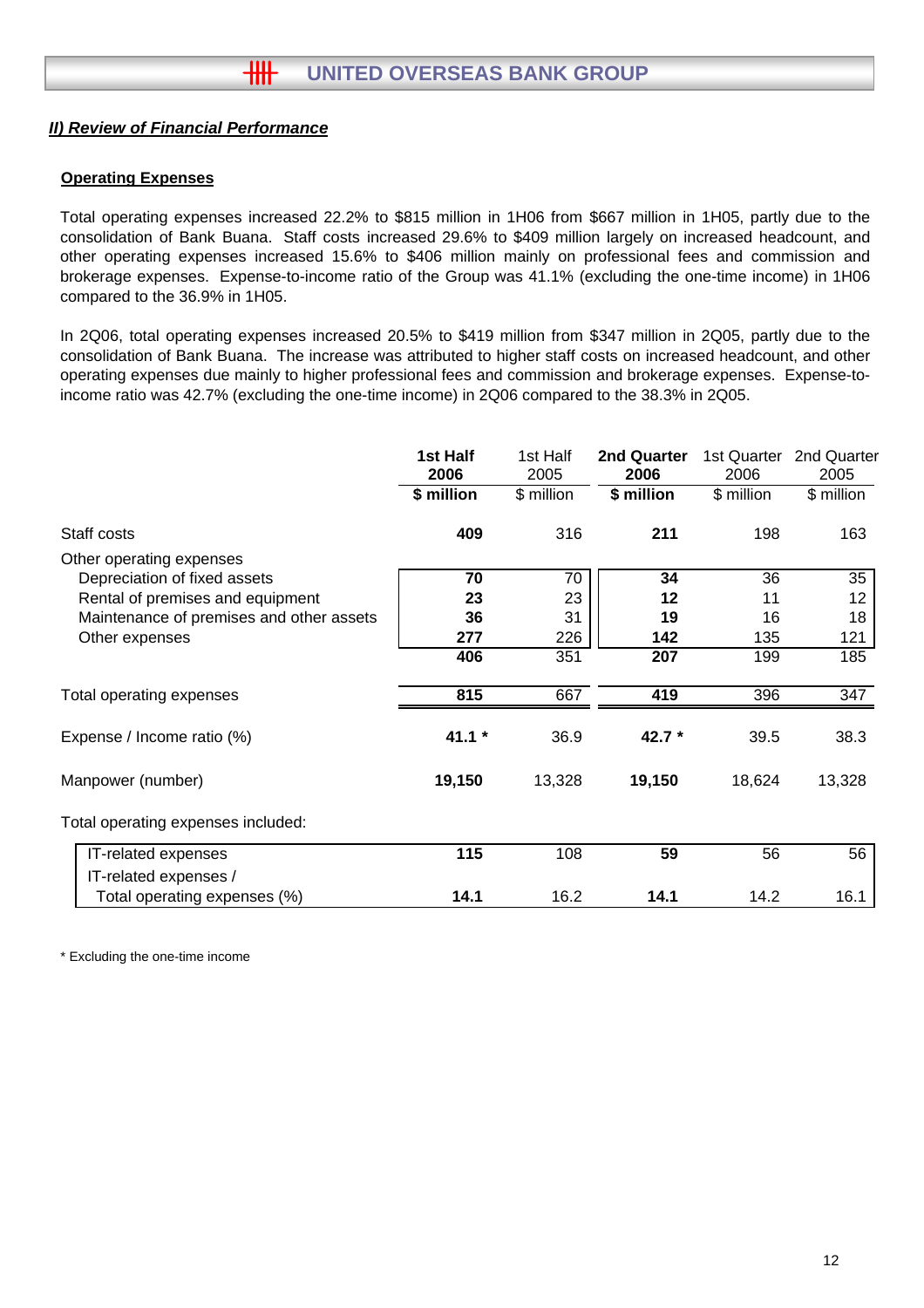## **Other Impairment Charges**

Other impairment charges increased \$10 million or 12.4% to \$91 million in 1H06 from \$81 million in 1H05. The increase was largely attributed to write-back of collective impairment charges in 1H05, partially offset by lower impairment charges on loans in 1H06.

In 2Q06, other impairment charges increased \$21 million to \$35 million from \$14 million in 2Q05. The increase was mainly due to write-back of collective impairment charges in 2Q05, partially offset by lower impairment charges on loans in 2Q06.

|                                          | 1st Half<br>2006 | 1st Half<br>2005 | <b>2nd Quarter</b><br>2006 | 1st Quarter<br>2006 | 2nd Quarter<br>2005 |
|------------------------------------------|------------------|------------------|----------------------------|---------------------|---------------------|
|                                          | \$ million       | \$ million       | \$ million                 | \$ million          | \$ million          |
| Individual impairment on loans           |                  |                  |                            |                     |                     |
| Singapore                                | 81               | 91               | 33                         | 48                  | 54                  |
| Regional countries ^                     | (10)             | 45               | (7)                        | (2)                 | 18                  |
| Greater China ^^                         | 9                | (9)              |                            | 8                   | (2)                 |
| Other                                    | 5                | 3                | $\star$<br>0               | 5                   | 0                   |
|                                          | 86               | 130              | 27                         | 59                  | 70                  |
| Other individual impairment / provisions | 5                |                  | 8                          | (4)                 |                     |
| Collective impairment                    |                  | (56)             |                            |                     | (56)                |
| Total other impairment charges           | 91               | 81               | 35                         | 55                  | 14                  |

^ Regional countries comprise Malaysia, Indonesia, the Philippines and Thailand.

^^ Greater China comprises China, Hong Kong S.A.R. and Taiwan.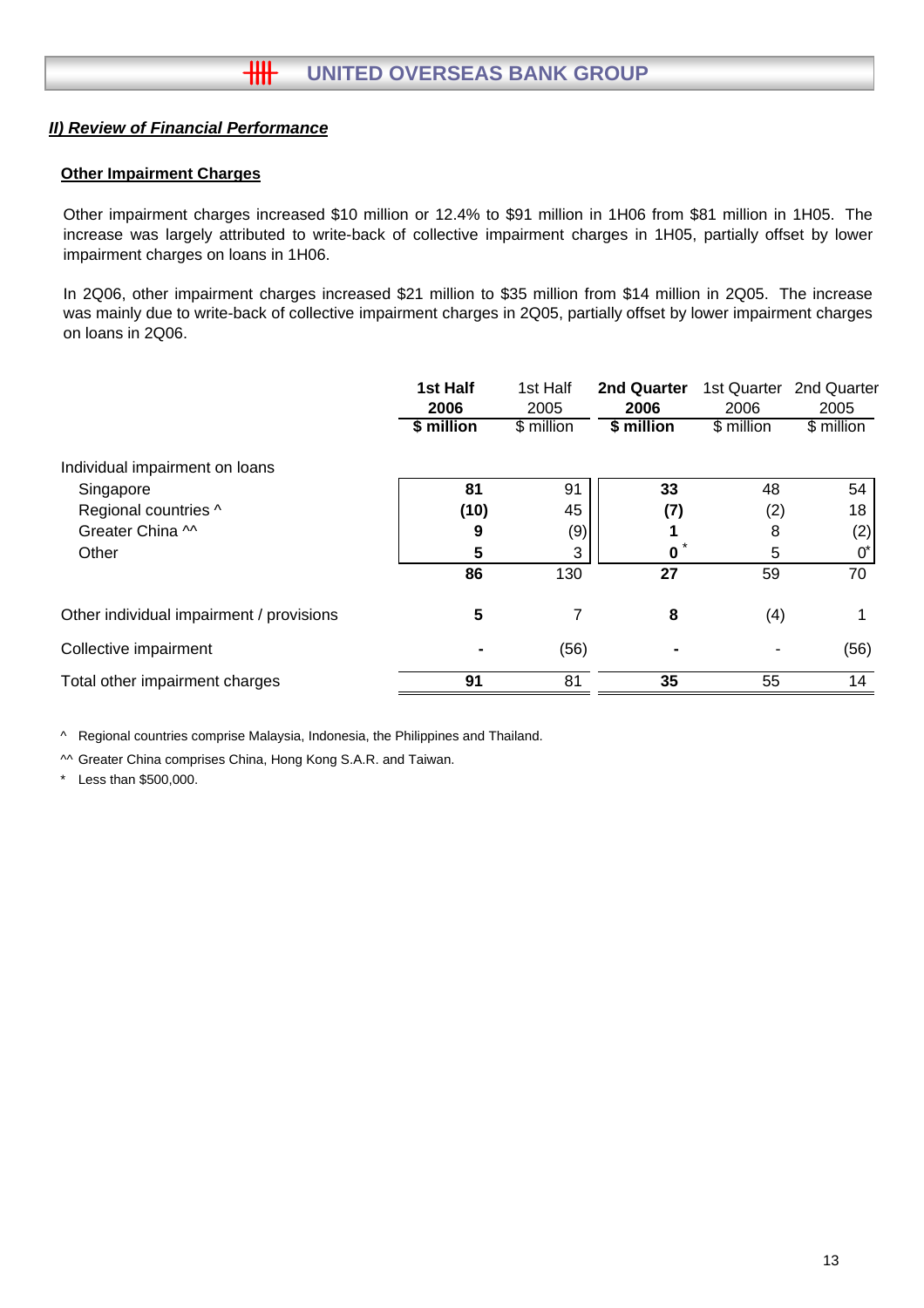#### **Customer Loans**

Net loans and advances to customers increased 4.5% to \$70,177 million as at 30 June 2006 from \$67,142 million as at 31 December 2005, largely contributed by higher term loans and housing loans. Compared with the \$64,623 million as at 30 June 2005, the growth of 8.6% was mainly due to higher term loans and housing loans, as well as the consolidation of Bank Buana's loan portfolio.

| <b>Customer Loans Analysed by</b> | 30-Jun-06  |       | 31-Dec-05  |       | 30-Jun-05  |       |
|-----------------------------------|------------|-------|------------|-------|------------|-------|
| <b>Product Group</b>              | \$ million | %     | \$ million | %     | \$ million | %     |
| Housing loans                     | 17.554     | 24.1  | 16.632     | 23.8  | 15.822     | 23.4  |
| Term loans                        | 41,257     | 56.7  | 39,658     | 56.8  | 38.768     | 57.2  |
| Trade financing                   | 5,321      | 7.3   | 4,808      | 6.9   | 4,806      | 7.1   |
| Overdrafts                        | 8.695      | 11.9  | 8.747      | 12.5  | 8,301      | 12.3  |
| Total gross customer loans        | 72.827     | 100.0 | 69,846     | 100.0 | 67,697     | 100.0 |
| Individual impairment             | (1, 381)   |       | (1, 433)   |       | (1,758)    |       |
| Collective impairment             | (1, 269)   |       | (1,270)    |       | (1,316)    |       |
| Total net customer loans          | 70.177     |       | 67,142     |       | 64,623     |       |

| Gross Customer Loans Analysed by      |            | 31-Dec-05<br>30-Jun-06 |            | 30-Jun-05 |            |       |
|---------------------------------------|------------|------------------------|------------|-----------|------------|-------|
| Industry                              | \$ million | %                      | \$ million | $\%$      | \$ million | %     |
| Transport, storage and communication  | 2,820      | 3.9                    | 2.447      | 3.5       | 2,320      | 3.4   |
| Building and construction             | 8,088      | 11.1                   | 8.010      | 11.5      | 7.824      | 11.6  |
| Manufacturing                         | 8,140      | 11.2                   | 7.870      | 11.3      | 7.584      | 11.2  |
| Non-bank financial institutions       | 10.615     | 14.6                   | 10.061     | 14.4      | 9.612      | 14.2  |
| General commerce                      | 11,655     | 16.0                   | 11.483     | 16.4      | 10,865     | 16.0  |
| Professionals and private individuals | 9.752      | 13.4                   | 10.209     | 14.6      | 10,332     | 15.3  |
| Housing loans                         | 17,554     | 24.1                   | 16,632     | 23.8      | 15,822     | 23.4  |
| Other                                 | 4,203      | 5.7                    | 3,133      | 4.5       | 3,337      | 4.9   |
| Total gross customer loans            | 72.827     | 100.0                  | 69.846     | 100.0     | 67.697     | 100.0 |

| <b>Gross Customer Loans Analysed by</b>    | 30-Jun-06  |       | 31-Dec-05  |       | 30-Jun-05  |               |
|--------------------------------------------|------------|-------|------------|-------|------------|---------------|
| <b>Currency and Fixed / Variable Rates</b> | \$ million | %     | \$ million | %     | \$ million | $\frac{1}{2}$ |
| <b>Fixed Rate</b>                          |            |       |            |       |            |               |
| Singapore dollar                           | 7,389      | 10.2  | 6,236      | 8.9   | 6,580      | 9.7           |
| US dollar                                  | 1,901      | 2.6   | 1,849      | 2.7   | 1,896      | 2.8           |
| Malaysian ringgit                          | 309        | 0.4   | 255        | 0.4   | 299        | 0.4           |
| Hong Kong dollar                           | 35         | 0.1   | 21         |       | 38         | 0.1           |
| Thai baht                                  | 2,357      | 3.2   | 2,541      | 3.6   | 3,042      | 4.5           |
| Other                                      | 1,463      | 2.0   | 761        | 1.1   | 635        | 0.9           |
| Total fixed rate gross customer loans      | 13,454     | 18.5  | 11,664     | 16.7  | 12,490     | 18.4          |
| Variable Rate                              |            |       |            |       |            |               |
| Singapore dollar                           | 32,558     | 44.7  | 33,442     | 47.9  | 32,731     | 48.4          |
| US dollar                                  | 9,550      | 13.1  | 7,955      | 11.4  | 7,947      | 11.8          |
| Malaysian ringgit                          | 7,261      | 10.0  | 6,789      | 9.7   | 6,433      | 9.5           |
| Hong Kong dollar                           | 902        | 1.2   | 977        | 1.4   | 884        | 1.3           |
| Thai baht                                  | 4,104      | 5.6   | 3,685      | 5.3   | 3,471      | 5.1           |
| Other                                      | 4,998      | 6.9   | 5,334      | 7.6   | 3,741      | 5.5           |
| Total variable rate gross customer loans   | 59,373     | 81.5  | 58,182     | 83.3  | 55,207     | 81.6          |
| Total gross customer loans                 | 72,827     | 100.0 | 69,846     | 100.0 | 67,697     | 100.0         |
|                                            |            |       |            |       |            |               |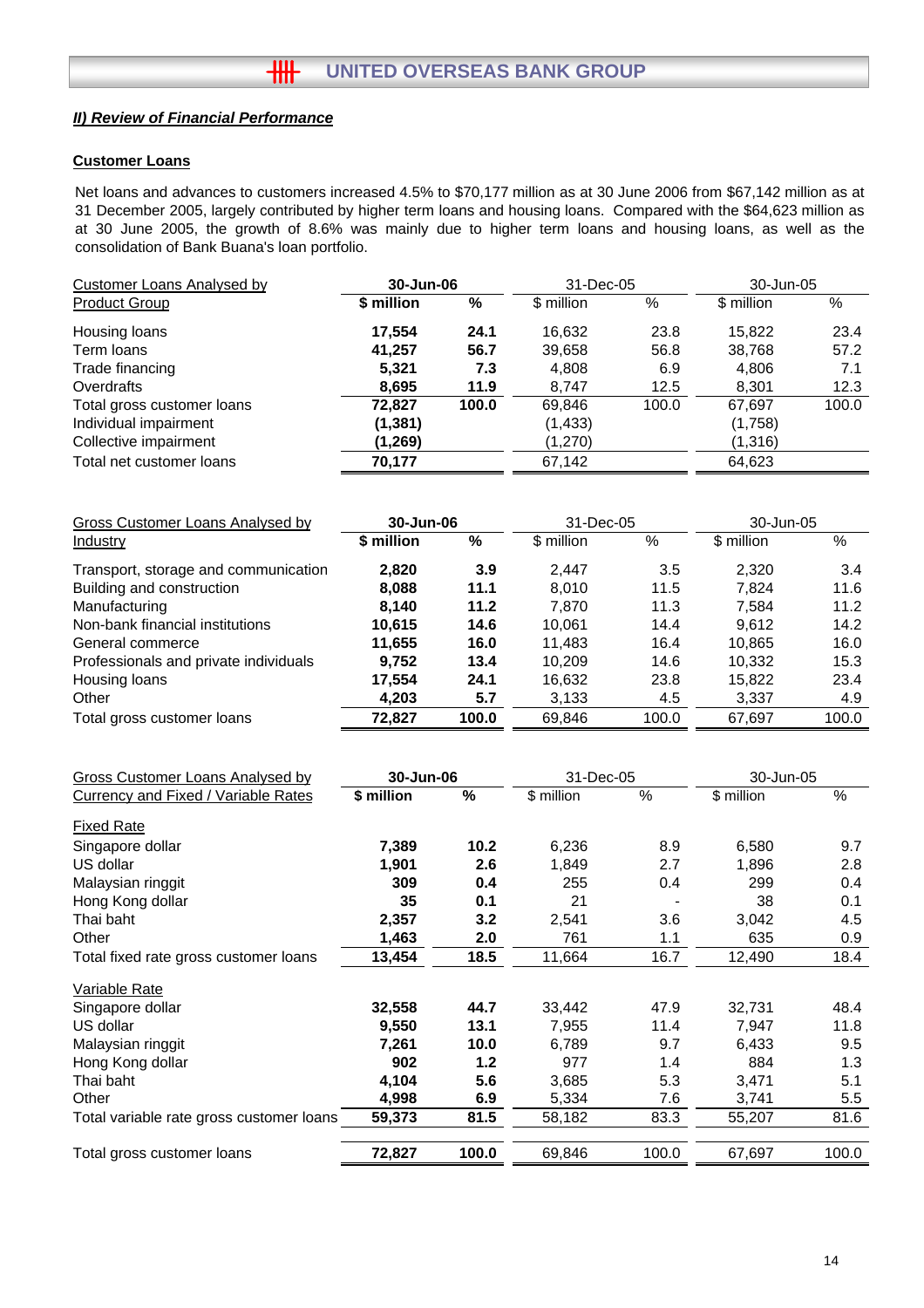#### **Customer Loans (cont'd)**

| <b>Gross Customer Loans Analysed by</b> | 30-Jun-06  |       | 31-Dec-05  |       | 30-Jun-05  |       |
|-----------------------------------------|------------|-------|------------|-------|------------|-------|
| <b>Remaining Maturity</b>               | \$ million | %     | \$ million | %     | \$ million | %     |
| Within 1 year                           | 34.259     | 47.0  | 34.235     | 49.0  | 33.340     | 49.2  |
| Over 1 year but within 3 years          | 8.626      | 11.8  | 8.572      | 12.3  | 9.040      | 13.4  |
| Over 3 years but within 5 years         | 7.752      | 10.7  | 6.788      | 9.7   | 5,803      | 8.6   |
| Over 5 years                            | 22.190     | 30.5  | 20.250     | 29.0  | 19.514     | 28.8  |
| Total gross customer loans              | 72.827     | 100.0 | 69.846     | 100.0 | 67.697     | 100.0 |

# **Deposits**

Total deposits of \$124,644 million as at 30 June 2006 increased 8.4% and 14.5% over 31 December 2005 and 30 June 2005 respectively. The increase was contributed mainly by higher banker deposits and fixed deposits.

As at 30 June 2006, customer deposits accounted for 72.0% of total deposits and the loans-to-deposits ratio was 78.2%.

|                                     | 30-Jun-06  |       | 31-Dec-05  |       | 30-Jun-05   |       |
|-------------------------------------|------------|-------|------------|-------|-------------|-------|
| Deposits Analysed by Product Group  | \$ million | %     | \$ million | %     | \$ million  | %     |
| Banker deposits                     | 34,891     | 28.0  | 29,456     | 25.6  | 28,415      | 26.1  |
| <b>Customer deposits</b>            |            |       |            |       |             |       |
| Fixed rate deposits                 | 59,758     | 47.9  | 54,947     | 47.8  | 52,341      | 48.1  |
| Current, savings and other deposits | 29,995     | 24.1  | 30,556     | 26.6  | 28,134      | 25.8  |
|                                     | 89,753     | 72.0  | 85,503     | 74.4  | 80,475      | 73.9  |
| Total deposits                      | 124,644    | 100.0 | 114,958    | 100.0 | 108,890     | 100.0 |
| Loans / Deposits ratio * (%)        |            | 78.2  |            | 78.5  |             | 80.3  |
| Deposits Analysed by Remaining      | 30-Jun-06  |       | 31-Dec-05  |       | 30-Jun-05   |       |
| Maturity                            | \$ million | %     | \$ million | $\%$  | $$$ million | $\%$  |
| Within 1 year                       | 121,294    | 97.3  | 111,985    | 97.4  | 106.432     | 97.7  |
| Over 1 year but within 3 years      | 1,319      | 1.1   | 1,117      | 1.0   | 1,250       | 1.2   |
| Over 3 years but within 5 years     | 1,103      | 0.9   | 816        | 0.7   | 886         | 0.8   |
| Over 5 years                        | 928        | 0.7   | 1,041      | 0.9   | 321         | 0.3   |

Total deposits **100.0 124,644** 100.0 114,958 108,890 100.0

\* "Loans" refers to net customer loans while "Deposits" refers to customer deposits.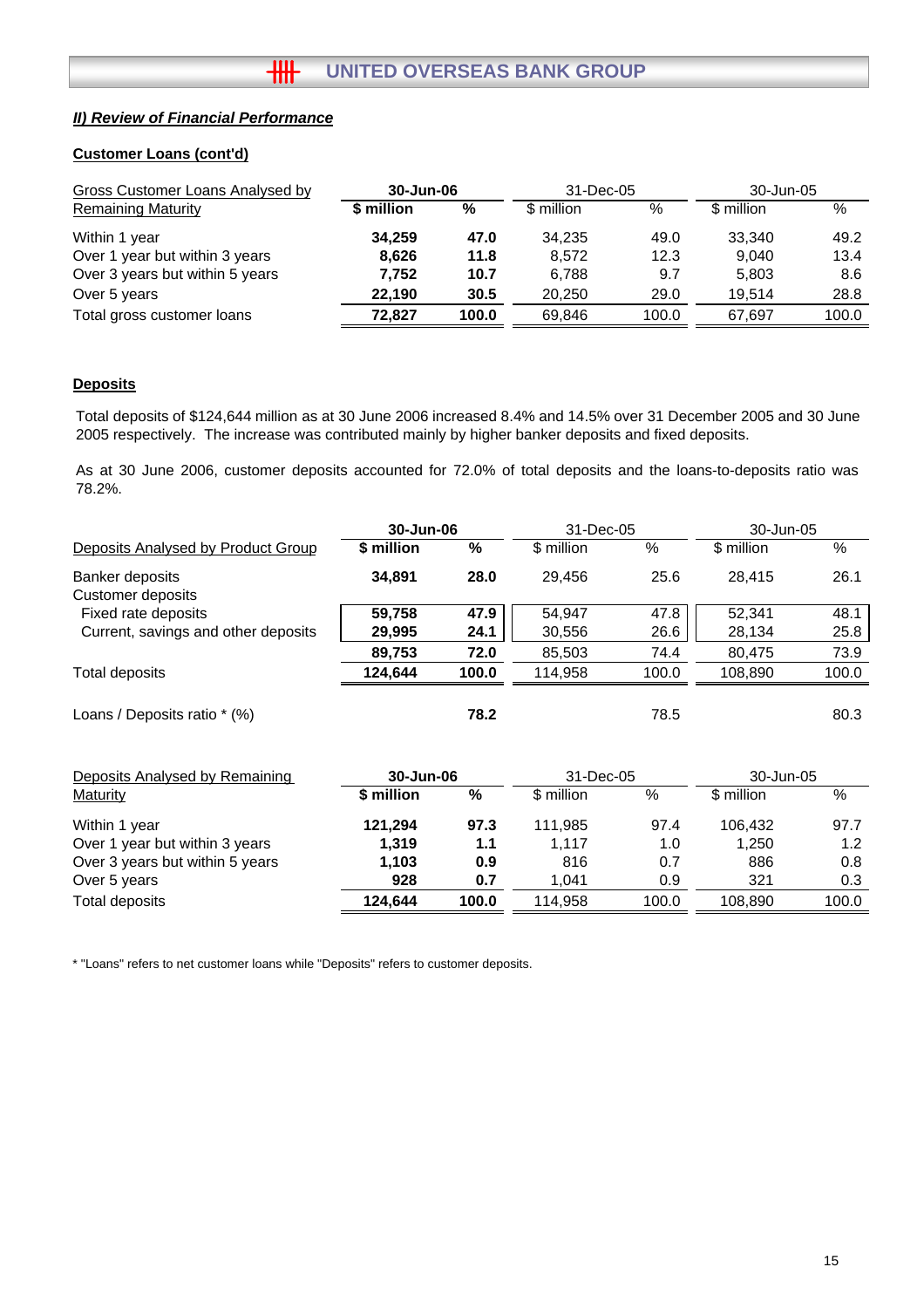#### **Shareholders' Equity**

Shareholders' equity as at 30 June 2006 was \$15,707 million, representing an increase of 5.2% over the \$14,929 million as at 31 December 2005. The increase was mainly contributed by profit for the financial period. Compared with the \$13,517 million as at 30 June 2005, the increase was 16.2% largely due to higher retained profit and the issuance of US\$500 million subsidiary preference shares in December 2005.

As at 30 June 2006, revaluation surplus of \$1,265 million on properties and securities of the Group was not recognised in the financial statements.

|                                                    | 30-Jun-06  | 31-Dec-05  | 30-Jun-05  |
|----------------------------------------------------|------------|------------|------------|
|                                                    | \$ million | \$ million | \$ million |
| Shareholders' equity                               | 15.707     | 14.929     | 13,517     |
| Add: Revaluation surplus                           | 1,265      | 1,564      | 1,352      |
| Shareholders' equity including revaluation surplus | 16,972     | 16,493     | 14,869     |
|                                                    |            |            |            |
| Net asset value (NAV) per share (\$)               | 10.31      | 9.71       | 8.79       |
| Revaluation surplus per share (\$)                 | 0.83       | 1.02       | 0.88       |
| Revalued NAV per share (\$)                        | 11.14      | 10.73      | 9.67       |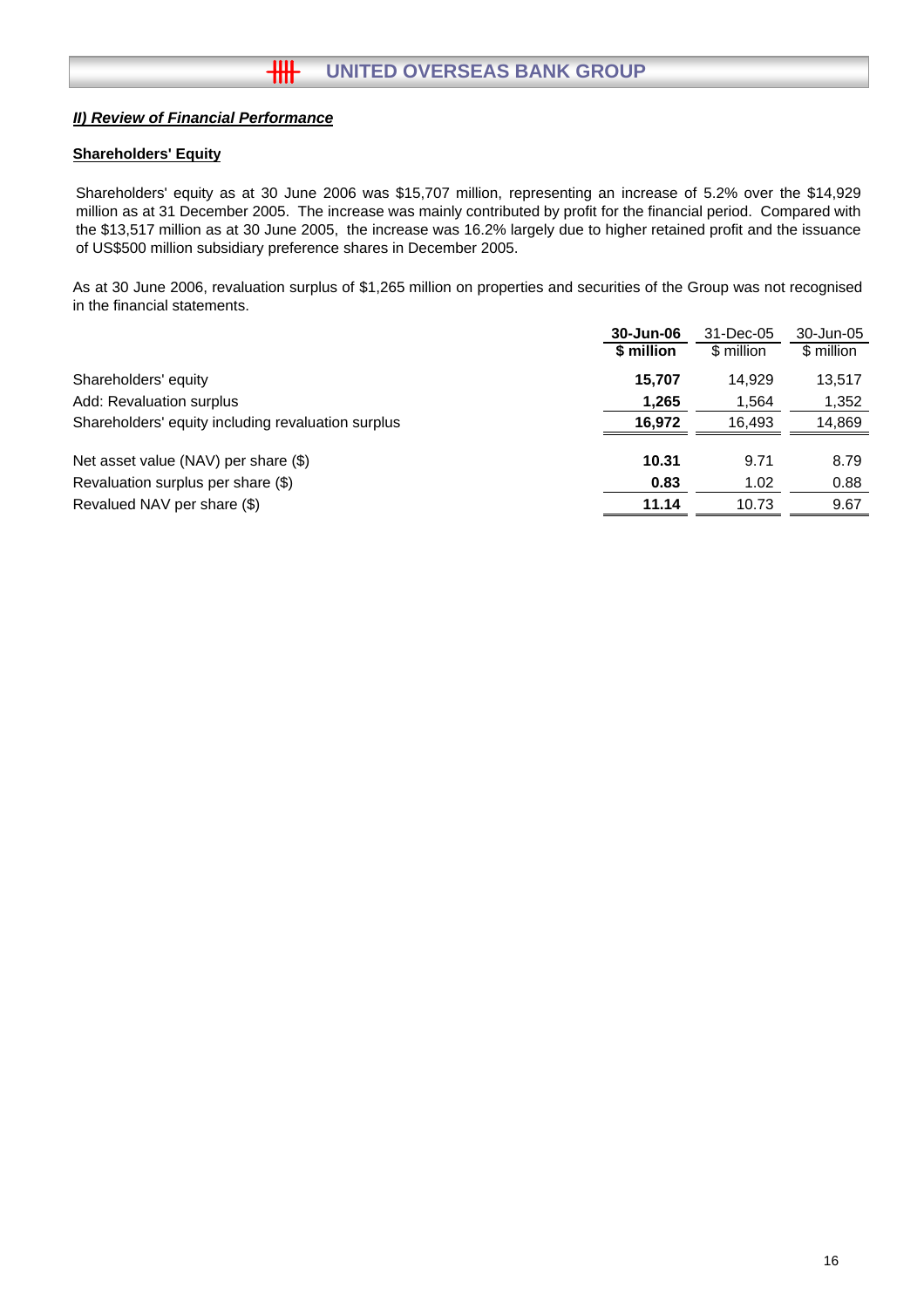#### **NPLs and Cumulative Impairment of the Group**

The Group's NPLs reduced to \$3,836 million as at 30 June 2006 from \$3,931 million as at 31 December 2005 and \$4,563 million as at 30 June 2005. NPL ratio was 5.3% as at 30 June 2006, an improvement of 0.3% point from 31 December 2005 and 1.4% points from 30 June 2005. Of the total NPLs as at 30 June 2006, \$2,614 million or 68.1% were in the Substandard category and \$2,234 million or 58.2% were secured by collateral.

Total cumulative impairment of \$2,652 million as at 30 June 2006 declined 2.3% and 14.7% compared to the \$2,714 million as at 31 December 2005 and the \$3,110 million as at 30 June 2005 respectively. The decrease was mainly due to lower individual impairment which was in line with the lower NPLs. As at 30 June 2006, total cumulative impairment provided coverage of 69.1% against total NPLs and 165.5% against unsecured NPLs.



**30-Jun-06** 31-Mar-06 31-Dec-05 30-Jun-05 31-Dec-04

| <b>NPLs</b>                                          |       |       |       |       | \$ million |
|------------------------------------------------------|-------|-------|-------|-------|------------|
| Substandard                                          | 2,614 | 2,594 | 2,529 | 2,858 | 3,347      |
| Doubtful                                             | 276   | 405   | 464   | 531   | 350        |
| Loss                                                 | 946   | 951   | 938   | 1,174 | 1,787      |
| <b>Total NPLs</b>                                    | 3,836 | 3,950 | 3,931 | 4,563 | 5,484      |
| <b>Cumulative Impairment</b>                         |       |       |       |       | \$ million |
| Individual impairment                                | 1,383 | 1,464 | 1,444 | 1,794 | 2,354      |
| Collective impairment                                | 1,269 | 1,272 | 1,270 | 1,316 | 1,370      |
| Total cumulative impairment                          | 2,652 | 2,736 | 2,714 | 3,110 | 3,724      |
| Ratios                                               |       |       |       |       | $\%$       |
| NPL ratio*                                           | 5.3   | 5.6   | 5.6   | 6.7   | 8.0        |
| NPLs / Total assets                                  | 2.5   | 2.6   | 2.7   | 3.3   | 4.1        |
| Cumulative impairment / NPLs                         | 69.1  | 69.3  | 69.0  | 68.2  | 67.9       |
| Cumulative impairment / Doubtful & Loss NPLs         | 217.0 | 201.8 | 193.6 | 182.4 | 174.3      |
| Cumulative impairment / Unsecured NPLs               | 165.5 | 157.3 | 159.4 | 153.4 | 138.6      |
| Cumulative impairment ^ / Gross customer loans       | 3.6   | 3.9   | 3.9   | 4.5   | 5.4        |
| Collective impairment / Gross customer loans (net of |       |       |       |       |            |
| individual impairment ^)                             | 1.8   | 1.9   | 1.9   | 2.0   | 2.1        |

\* NPL ratio represents NPLs (excluding debt securities) as a percentage of gross customer loans.

^ Excluding debt securities.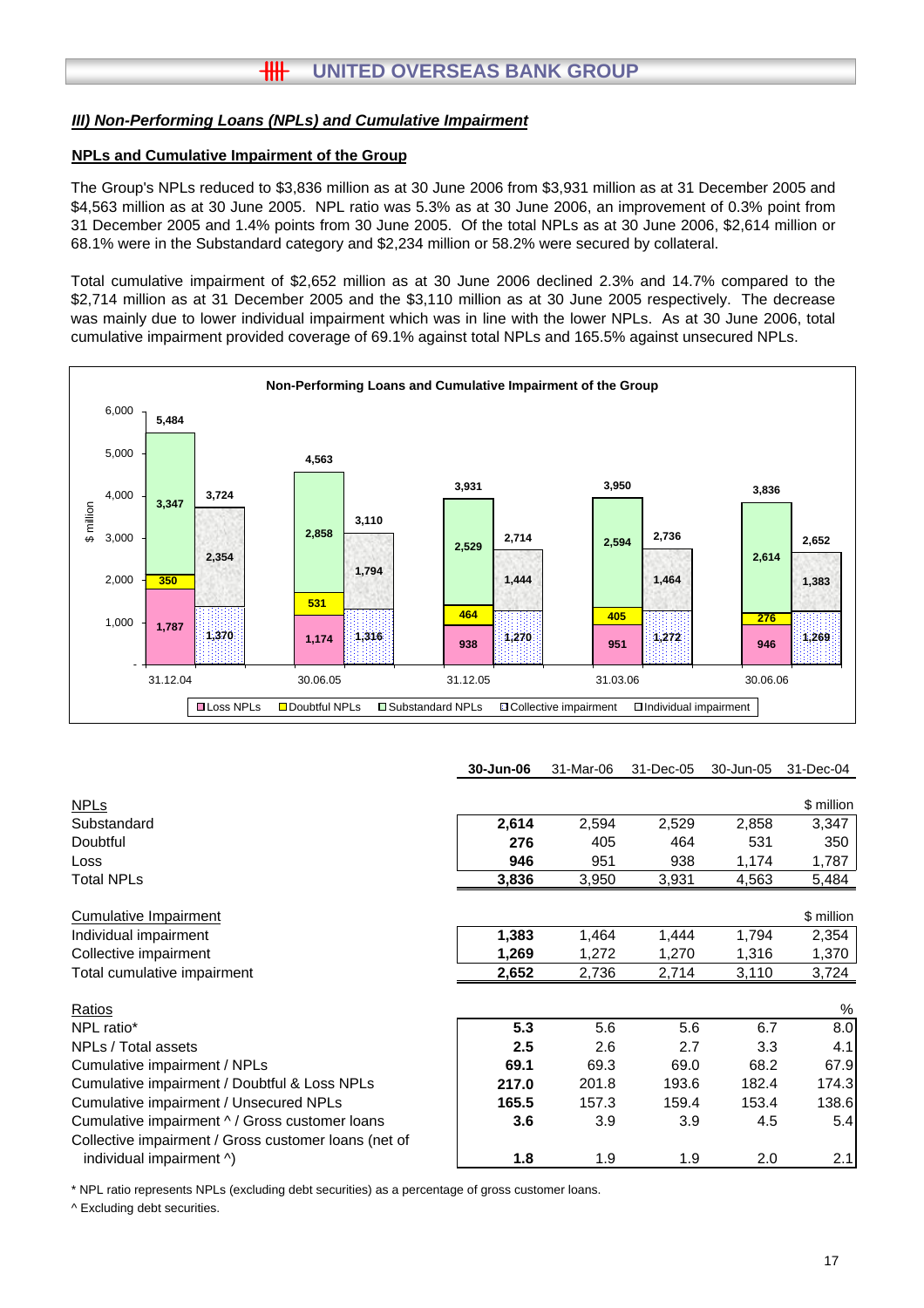#### **NPLs by Region**

As at 30 June 2006, NPLs of Singapore and the Regional Countries accounted for 46.2% and 50.1% of the total NPLs respectively.

Singapore NPLs decreased 9.3% and 27.9% to \$1,774 million as at 30 June 2006 over 31 December 2005 and 30 June 2005 respectively. Regional NPLs as at 30 June 2006 was \$1,921 million, representing an increase of 4.5% over 31 December 2005, but a decrease of 1.2% over 30 June 2005.

|                           |            | 30-Jun-06 |            | 31-Dec-05 | 30-Jun-05  |       |
|---------------------------|------------|-----------|------------|-----------|------------|-------|
|                           | \$ million | %         | \$ million | %         | \$ million | %     |
| Singapore                 | 1,774      | 46.2      | 1,955      | 49.7      | 2,460      | 53.9  |
| <b>Regional Countries</b> |            |           |            |           |            |       |
| Malaysia                  | 620        | 16.2      | 651        | 16.6      | 679        | 14.9  |
| Indonesia                 | 144        | 3.7       | 101        | 2.6       | 57         | 1.2   |
| Philippines               | 179        | 4.7       | 180        | 4.6       | 164        | 3.6   |
| Thailand                  | 978        | 25.5      | 906        | 23.0      | 1.045      | 22.9  |
|                           | 1,921      | 50.1      | 1,838      | 46.8      | 1.945      | 42.6  |
| <b>Greater China</b>      | 62         | 1.6       | 64         | 1.6       | 78         | 1.7   |
| Other                     | 79         | 2.1       | 74         | 1.9       | 80         | 1.8   |
| <b>Total NPLs</b>         | 3,836      | 100.0     | 3,931      | 100.0     | 4,563      | 100.0 |

#### **NPLs by Industry**

The top three NPLs by industrial classification were manufacturing, general commerce and building and construction industries. NPL ratios have shown improvements across most industries since 30 June 2005.

|                                       | 30-Jun-06  |                     | 31-Dec-05  |                     | 30-Jun-05  |                     |
|---------------------------------------|------------|---------------------|------------|---------------------|------------|---------------------|
|                                       | <b>NPL</b> | <b>NPL</b><br>Ratio | <b>NPL</b> | <b>NPL</b><br>Ratio | <b>NPL</b> | <b>NPL</b><br>Ratio |
|                                       | \$ million | %                   | \$ million | %                   | \$ million | %                   |
| Transport, storage and communication  | 87         | 3.1                 | 79         | 3.2                 | 88         | 3.8                 |
| Building and construction             | 559        | 6.9                 | 566        | 7.1                 | 722        | 9.2                 |
| Manufacturing                         | 934        | 11.5                | 834        | 10.6                | 942        | 12.4                |
| Non-bank financial institutions       | 504        | 4.7                 | 528        | 5.2                 | 579        | 6.0                 |
| General commerce                      | 781        | 6.7                 | 769        | 6.7                 | 823        | 7.6                 |
| Professionals and private individuals | 498        | 5.1                 | 578        | 5.7                 | 719        | 7.0                 |
| Housing loans                         | 353        | 2.0                 | 390        | 2.3                 | 445        | 2.8                 |
| Other                                 | 117        | 2.8                 | 150        | 4.8                 | 193        | 5.8                 |
| Sub-total                             | 3,833      | 5.3                 | 3,894      | 5.6                 | 4,511      | 6.7                 |
| Debt securities                       | 3          |                     | 37         |                     | 52         |                     |
| <b>Total NPLs</b>                     | 3,836      |                     | 3,931      |                     | 4,563      |                     |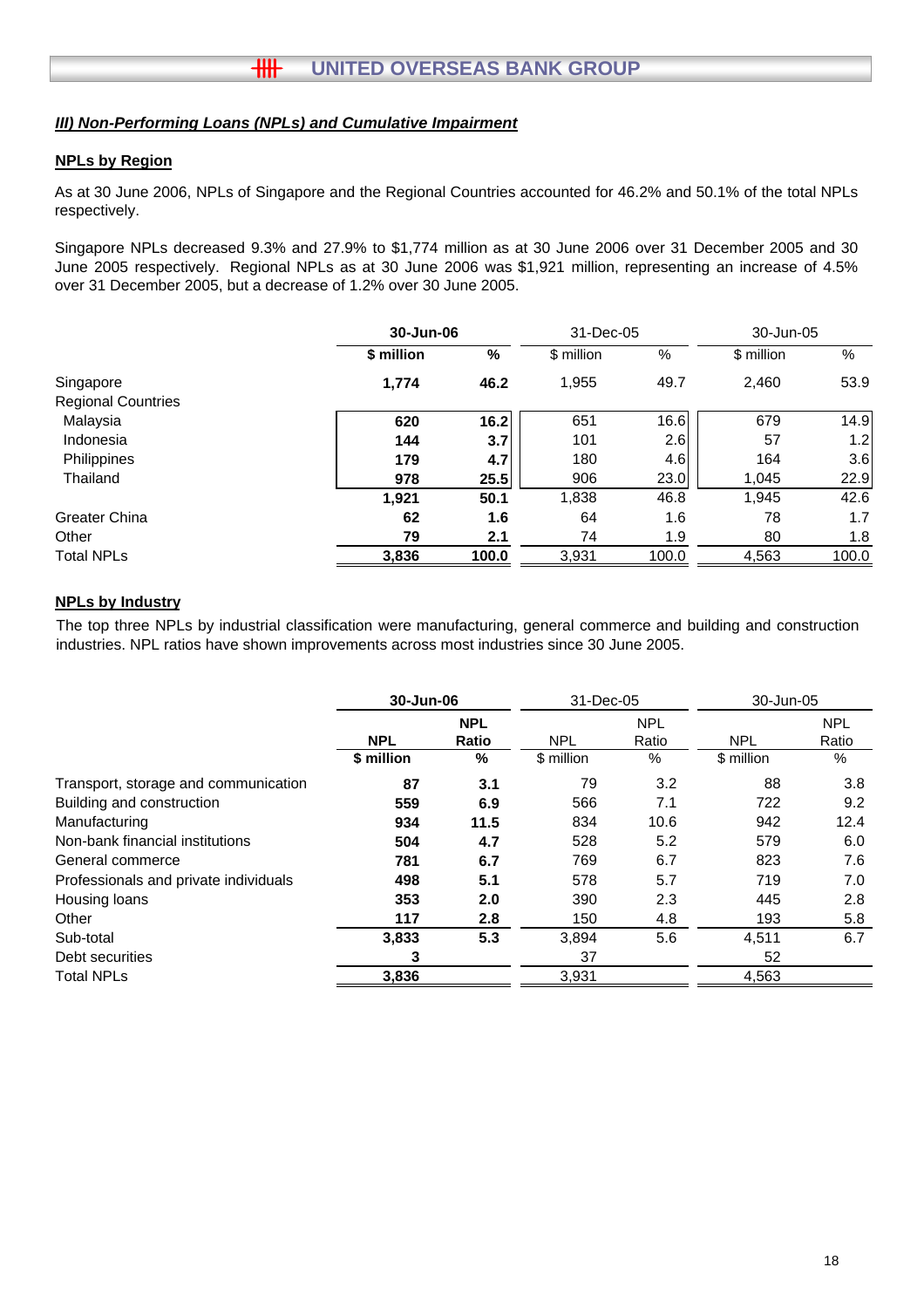#### **Individual Impairment by Region**

As at 30 June 2006, individual impairment for Singapore and Regional Countries accounted for 38.5% and 59.4% of the Group's total individual impairment respectively.

|                             | 30-Jun-06  |               | 31-Dec-05         |       | 30-Jun-05  |       |
|-----------------------------|------------|---------------|-------------------|-------|------------|-------|
|                             | \$ million | $\frac{0}{0}$ | \$ million        | %     | \$ million | %     |
| Singapore                   | 533        | 38.5          | 609               | 42.2  | 890        | 49.6  |
| <b>Regional Countries</b>   |            |               |                   |       |            |       |
| Malaysia                    | 180        | 13.0          | 207               | 14.3  | 178        | 9.9   |
| Indonesia                   | 62         | 4.5           | 55                | 3.8   | 49         | 2.7   |
| Philippines                 | 94         | 6.8           | 70                | 4.9   | 78         | 4.4   |
| Thailand                    | 486        | 35.1          | 481               | 33.3  | 554        | 30.9  |
|                             | 822        | 59.4          | 813               | 56.3  | 859        | 47.9  |
| Greater China               | 12         | 0.9           | 10                | 0.7   | 30         | 1.7   |
| Other                       | 16         | 1.2           | $12 \overline{ }$ | 0.8   | 15         | 0.8   |
| Total individual impairment | 1,383      | 100.0         | 1,444             | 100.0 | 1,794      | 100.0 |

#### **Individual Impairment by Industry**

Individual impairment as at 30 June 2006 was mainly for manufacturing and general commerce sectors which accounted for 29.5% and 24.1% of the total individual impairment for loans respectively.

|                                       | 30-Jun-06  |       | 31-Dec-05  |       | 30-Jun-05  |               |
|---------------------------------------|------------|-------|------------|-------|------------|---------------|
|                                       | \$ million | %     | \$ million | %     | \$ million | %             |
| Transport, storage and communication  | 39         | 2.8   | 31         | 2.2   | 39         | $2.2^{\circ}$ |
| Building and construction             | 176        | 12.8  | 182        | 12.7  | 250        | 14.2          |
| Manufacturing                         | 408        | 29.5  | 410        | 28.6  | 483        | 27.5          |
| Non-bank financial institutions       | 145        | 10.5  | 151        | 10.5  | 155        | 8.8           |
| General commerce                      | 333        | 24.1  | 332        | 23.2  | 368        | 20.9          |
| Professionals and private individuals | 177        | 12.8  | 214        | 14.9  | 268        | 15.3          |
| Housing loans                         | 41         | 3.0   | 49         | 3.4   | 68         | 3.9           |
| Other                                 | 62         | 4.5   | 64         | 4.5   | 127        | 7.2           |
| Sub-total                             | 1,381      | 100.0 | 1,433      | 100.0 | 1,758      | 100.0         |
| Debt securities                       | 2          |       | 11         |       | 36         |               |
| Total individual impairment           | 1,383      |       | 1,444      |       | 1,794      |               |

#### **Ageing of NPLs**

The following table analyses NPLs by period in arrears. When payment of interest or principal of an account is overdue, all outstanding balances of that account are deemed non-current and aged accordingly.

|                   |            | 30-Jun-06 |            | 31-Dec-05 | 30-Jun-05  |       |
|-------------------|------------|-----------|------------|-----------|------------|-------|
| Ageing (Days)     | \$ million | %         | \$ million | %         | \$ million | %     |
| Current           | 279        | 7.3       | 286        | 7.3       | 504        | 11.0  |
| $\leq 90$         | 364        | 9.5       | 380        | 9.6       | 411        | 9.0   |
| 91 to 180         | 562        | 14.6      | 459        | 11.7      | 422        | 9.3   |
| $\geq 181$        | 2.631      | 68.6      | 2,806      | 71.4      | 3,226      | 70.7  |
| <b>Total NPLs</b> | 3.836      | 100.0     | 3,931      | 100.0     | 4,563      | 100.0 |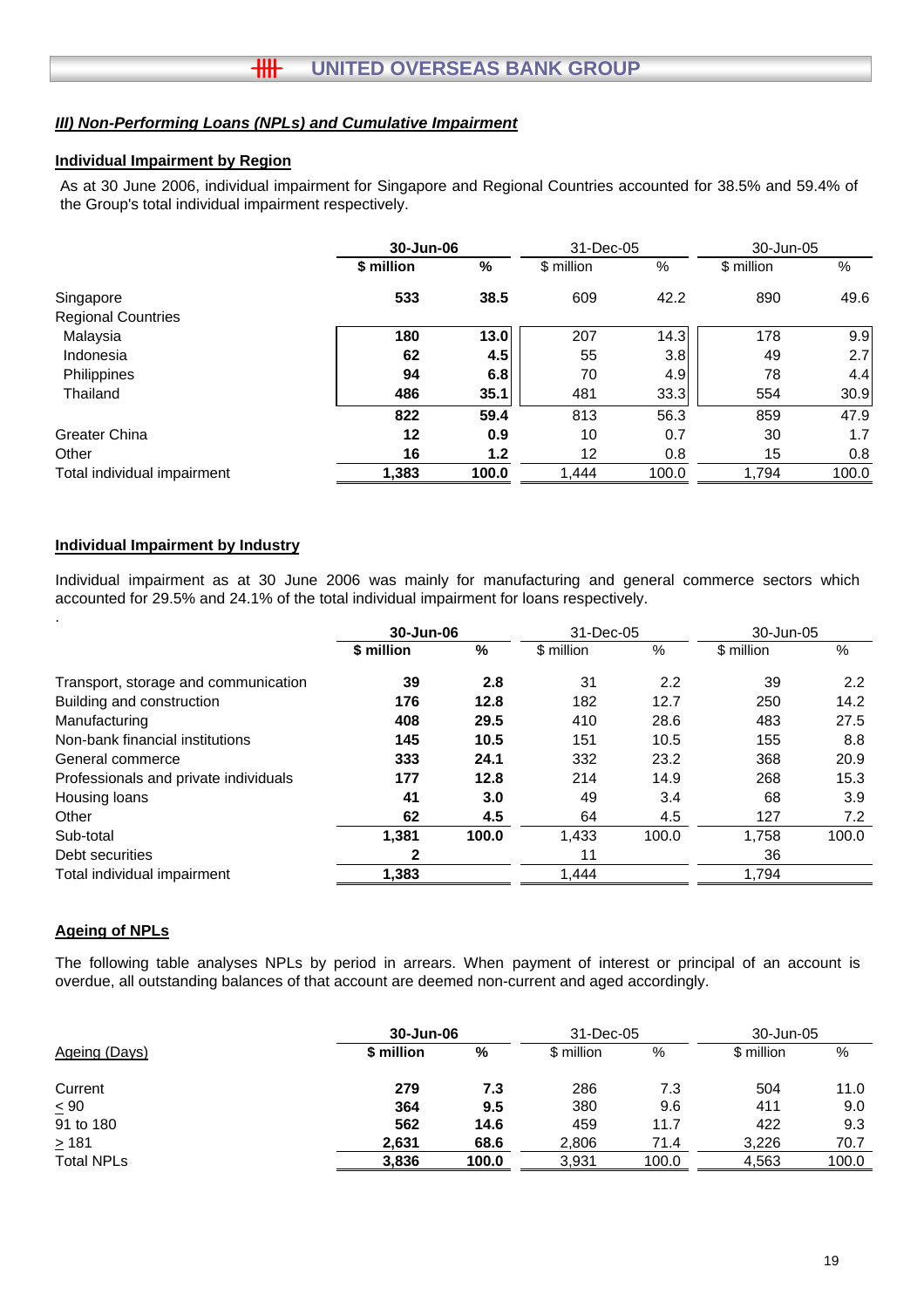## **Secured / Unsecured NPLs**

As at 30 June 2006, 58.2% of the Group's total NPLs was secured by collateral, compared to the 56.7% as at 31 December 2005 and 55.6% as at 30 June 2005.

|                   |            | 30-Jun-06 |            | 31-Dec-05 | 30-Jun-05  |       |
|-------------------|------------|-----------|------------|-----------|------------|-------|
|                   | \$ million | %         | \$ million | %         | \$ million | %     |
| Secured           | 2.234      | 58.2      | 2,228      | 56.7      | 2,535      | 55.6  |
| Unsecured         | 1.602      | 41.8      | .703       | 43.3      | 2.028      | 44.4  |
| <b>Total NPLs</b> | 3.836      | 100.0     | 3.931      | 100.0     | 4.563      | 100.0 |

## **Secured NPLs by Region**

As at 30 June 2006, secured NPLs for Singapore and Regional Countries accounted for 58.1% and 58.0% of the respective regions' NPLs.

|                           | 30-Jun-06                     |                                                     | 31-Dec-05              |                                              | 30-Jun-05              |                                              |
|---------------------------|-------------------------------|-----------------------------------------------------|------------------------|----------------------------------------------|------------------------|----------------------------------------------|
|                           | <b>Secured</b><br><b>NPLs</b> | <b>Secured</b><br>NPL <sub>s</sub> /<br><b>NPLs</b> | Secured<br><b>NPLs</b> | Secured<br>NPL <sub>s</sub> /<br><b>NPLs</b> | Secured<br><b>NPLS</b> | Secured<br>NPL <sub>s</sub> /<br><b>NPLs</b> |
|                           | \$ million                    | %                                                   | \$ million             | %                                            | \$ million             | %                                            |
| Singapore                 | 1,031                         | 58.1                                                | 1,180                  | 60.4                                         | 1,391                  | 56.5                                         |
| <b>Regional Countries</b> | 1,114                         | 58.0                                                | 944                    | 51.4                                         | 1.034                  | 53.2                                         |
| <b>Greater China</b>      | 36                            | 58.1                                                | 42                     | 65.6                                         | 46                     | 59.0                                         |
| Other                     | 53                            | 67.1                                                | 62                     | 83.8                                         | 64                     | 80.0                                         |
| <b>Total secured NPLs</b> | 2,234                         | 58.2                                                | 2,228                  | 56.7                                         | 2,535                  | 55.6                                         |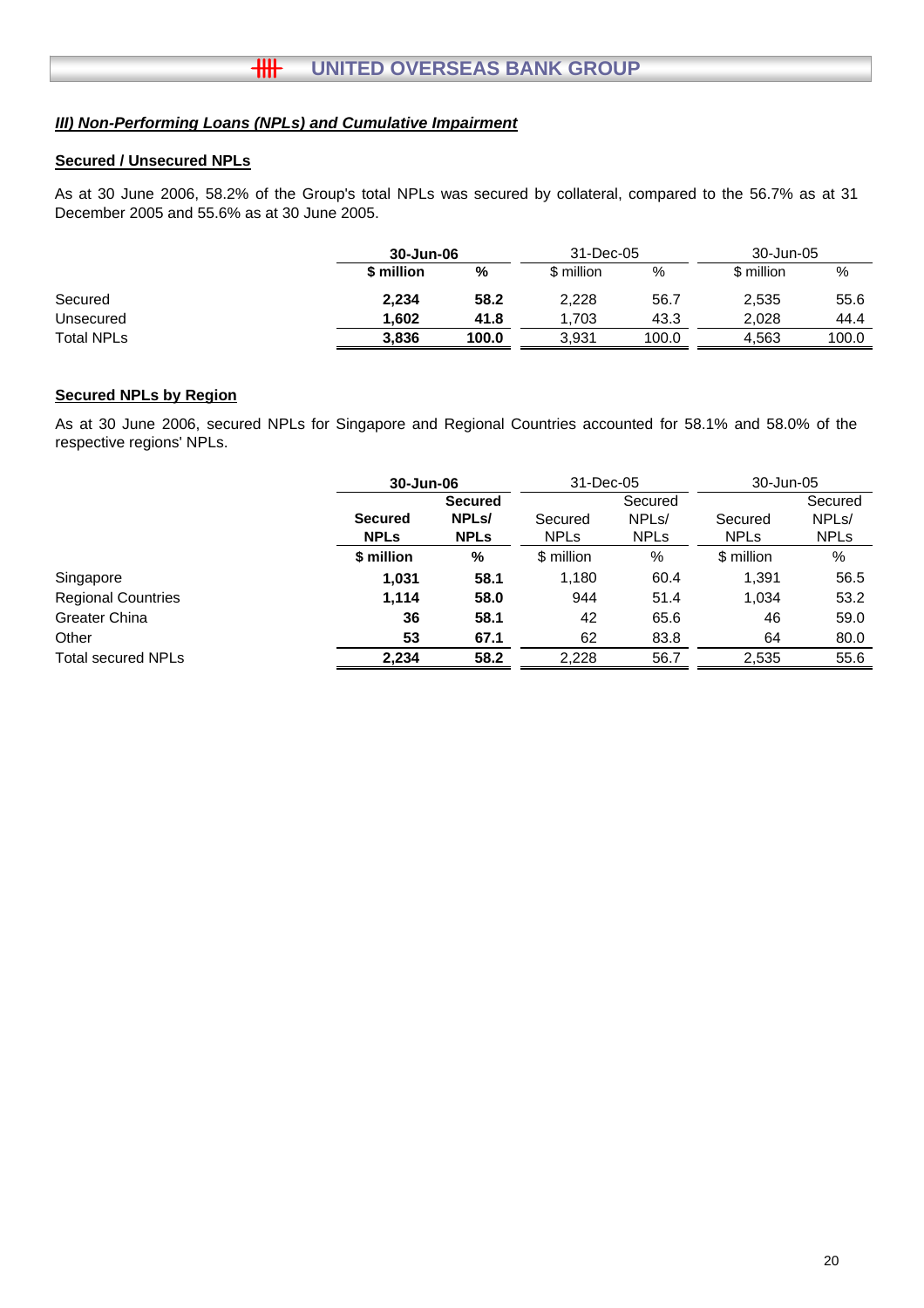#### **Business Segments**

The Group's businesses are organised into five segments based on the types of products and services that it provides. These segments are Individual Financial Services, Institutional Financial Services, Global Treasury, Asset Management and Other.

#### **Individual Financial Services**

Individual Financial Services segment covers Personal Financial Services and Private Banking. Personal Financial Services serves individual customers, including the wealthy and affluent privilege banking customers. The principal serves individual customers, including the wealthy and affluent privilege banking customers. The principal products and services for personal customers include deposits, loans, investments, and credit and debit cards. Personal Financial Services also sells and distributes a range of life assurance products. For the more affluent customers, Privilege Banking provides an extensive range of financial services, including wealth management and trust services. Private Banking provides an elevated level of personal services and consultation to the sophisticated investors and high networth individuals.

The increase in segment profit by 17.7% to \$299 million was mainly due to higher fees from structured deposits, unit trusts and credit cards, apart from stronger net interest income.

#### **Institutional Financial Services**

Institutional Financial Services segment encompasses Commercial Credit, Corporate Banking, Corporate Finance and Capital Markets. Commercial Credit serves the small and medium-sized enterprises. Corporate Banking serves the middle market and large local corporate groups, including non-bank financial institutions. Both Commercial Credit and Corporate Banking provide customers with a broad range of products and services that include current accounts, deposits, lending, asset finance, trade finance, structured finance, cash management and cross-border payments. Corporate Finance serves corporations with services that include initial public offerings, rights issues, and corporate advisory services. Capital Markets specialises in providing solution-based structures to meet clients' financing requirements, as well as in the issue of debt and quasi-debt securities and loan syndications.

Segment profit showed a growth of 18.6% to \$529 million in 1H06. The increase was largely due to lower loan impairment charges, and stronger income mainly from Thailand and Indonesia.

#### **Global Treasury**

Global Treasury segment provides a comprehensive range of treasury products and services, including foreign exchange, segment provides a comprehensive range of treasury products and services, including foreign exchange, money market, fixed income, derivatives, margin trading, futures broking, a full range of gold products, as well as an array of structured products. It is a dominant player in Singapore dollar treasury instruments as well as a provider of banknote services in the region.

Global Treasury's profit of \$117 million in 1H06 was 23.5% lower than that in 1H05. This was mainly attributed to lower gains from interest rate management, offset by better contribution from overseas treasury centres, as well as higher fees from structured products and corporate treasury advisory services.

#### **Asset Management**

Asset Management segment comprises asset management, venture capital management and proprietary investment Management segment comprises asset management, venture capital management and proprietary investment activities. Segment profit of \$83 million in 1H06 was 53.7% higher than that in 1H05 largely due to higher fee income on larger assets under management, as well as higher income from securities.

#### **Other**

Other segment includes property-related activities, insurance businesses and the management of capital funds. Segment profit of \$696 million in 1H06 was 297.7% higher than that in 1H05, mainly due to higher gain from divestment of non-core assets, partially offset by higher expenses and impairment charges in 1H06, as well as higher dividend income and writeback of collective impairment charges in 1H05.

Note: "Profit" in the above analysis refers to "Segment profit before amortisation / impairment of intangible assets".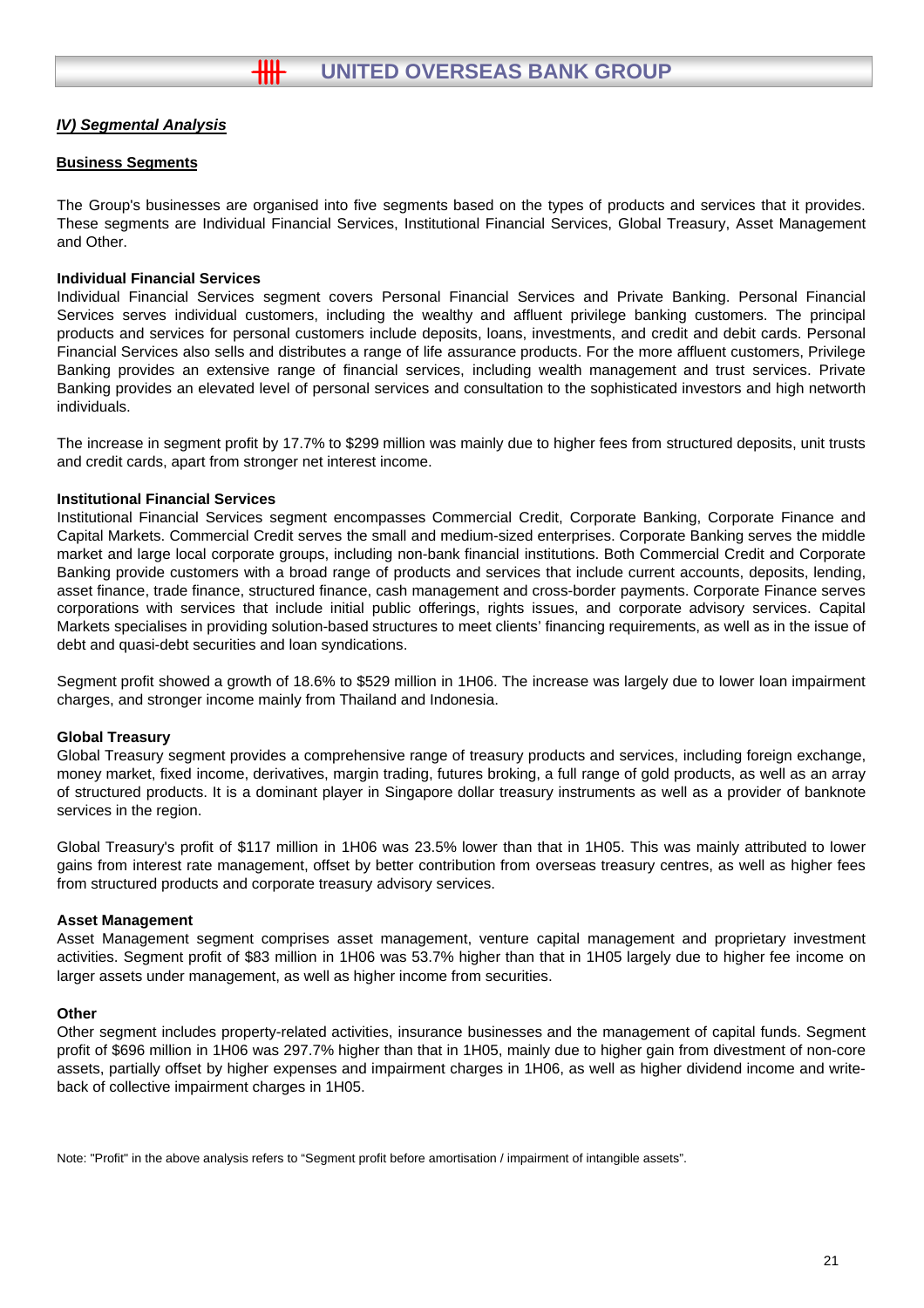# **Business Segments (cont'd)**

|                                                                         |                   |                  |                         |                   |       | \$ million   |
|-------------------------------------------------------------------------|-------------------|------------------|-------------------------|-------------------|-------|--------------|
|                                                                         | <b>Individual</b> | Institutional    |                         |                   |       |              |
|                                                                         | <b>Financial</b>  | <b>Financial</b> | Global                  | <b>Asset</b>      |       |              |
| 30-Jun-06                                                               | <b>Services</b>   | <b>Services</b>  | <b>Treasury</b>         | <b>Management</b> | Other | <b>Total</b> |
| Income before operating expenses                                        | 644               | 794              | 223                     | 148               | 788   | 2,597        |
| Less: Segment operating expenses                                        | 301               | 247              | 106                     | 53                | 75    | 782          |
| Less: Other impairment charges                                          | 44                | 18               |                         | 12                | 17    | 91           |
| Segment profit before amortisation /<br>impairment of intangible assets | 299               | 529              | 117                     | 83                | 696   | 1,724        |
| Less: Amortisation of intangible assets                                 | 2                 | 4                |                         | ۰                 |       | 6            |
| Segment profit before tax                                               | 297               | 525              | 117                     | 83                | 696   | 1,718        |
|                                                                         |                   |                  |                         |                   |       |              |
| Unallocated corporate expenses                                          |                   |                  |                         |                   |       | (33)         |
| Operating profit after amortisation<br>and impairment charges           |                   |                  |                         |                   |       | 1,685        |
| Share of profit of associates                                           |                   |                  |                         |                   |       | 191          |
| Profit before tax                                                       |                   |                  |                         |                   |       | 1,876        |
| Tax and minority interests                                              |                   |                  |                         |                   |       | (305)        |
| Profit attributable to Bank's                                           |                   |                  |                         |                   |       |              |
| equity holders                                                          |                   |                  |                         |                   |       | 1,571        |
| Segment assets                                                          | 28,809            | 47,888           | 68,588                  | 1,530             | 7,917 | 154,732      |
| Investment in associates                                                |                   |                  |                         |                   |       | 1,119        |
| Unallocated assets                                                      |                   |                  |                         |                   |       | 82           |
| Total assets                                                            |                   |                  |                         |                   |       | 155,933      |
|                                                                         |                   |                  |                         |                   |       |              |
| Segment liabilities                                                     | 50,835            | 40,877           | 41,187                  | 41                | 6,216 | 139,156      |
| <b>Unallocated liabilities</b>                                          |                   |                  |                         |                   |       | 714          |
| Total liabilities                                                       |                   |                  |                         |                   |       | 139,870      |
| Other information:                                                      |                   |                  |                         |                   |       |              |
| Gross customer loans                                                    | 27,306            | 45,521           |                         |                   |       | 72,827       |
| NPLs <sup>@</sup>                                                       | 851               | 2,982            |                         |                   |       | 3,833        |
| Individual impairment <sup>@</sup>                                      | 218               | 1,163            |                         |                   |       | 1,381        |
| Capital expenditure                                                     | 25                | 26               | $\overline{7}$          |                   | 5     | 63           |
| Depreciation of fixed assets                                            | 25                | 22               | $\overline{\mathbf{r}}$ | 1                 | 15    | 70           |

<sup>@</sup> Excluding debt securities.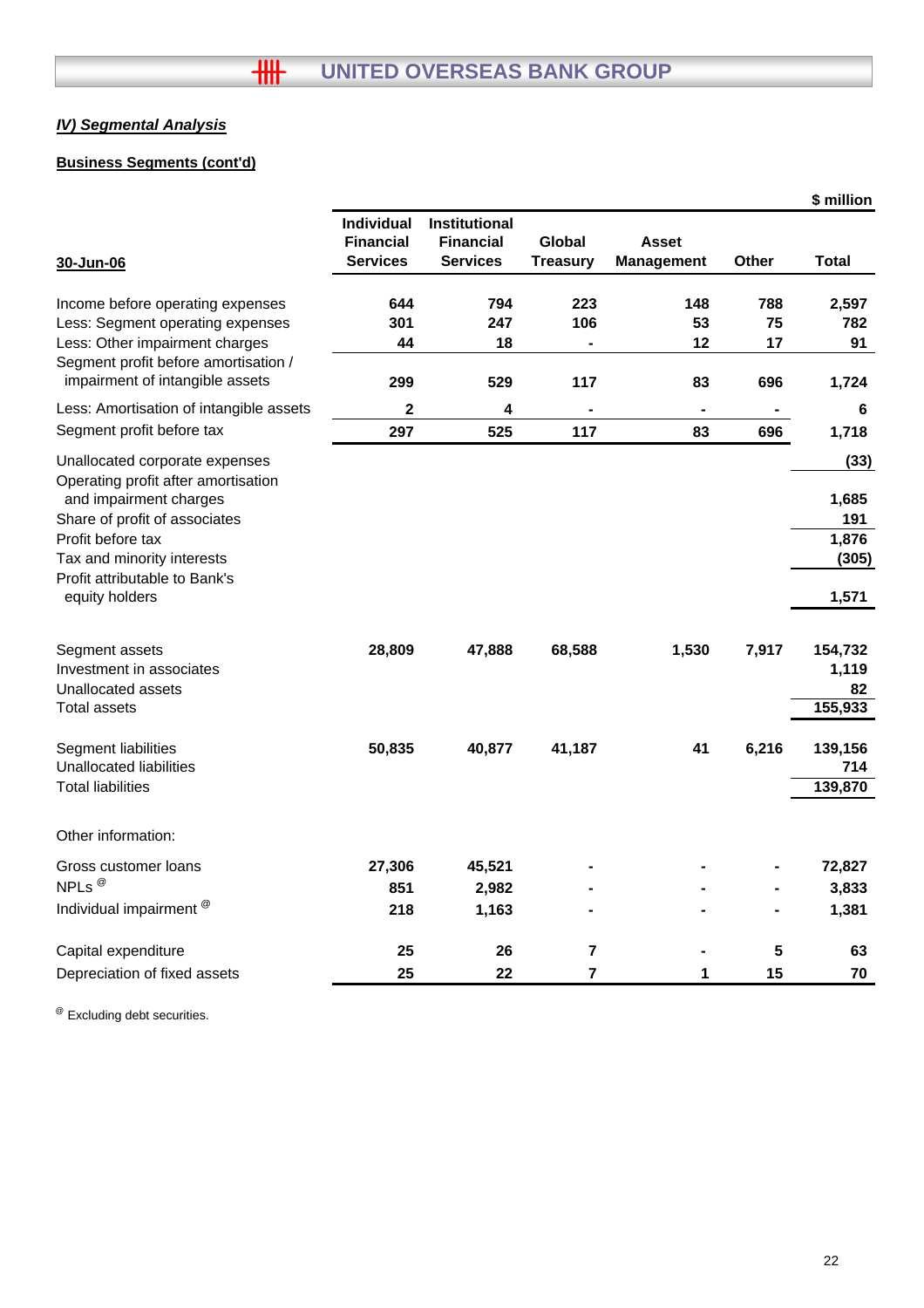# **Business Segments (cont'd)**

|                                                                         |                                     |                                               |                    |                              |       | \$ million |
|-------------------------------------------------------------------------|-------------------------------------|-----------------------------------------------|--------------------|------------------------------|-------|------------|
| 30-Jun-05                                                               | Individual<br>Financial<br>Services | Institutional<br>Financial<br><b>Services</b> | Global<br>Treasury | Asset<br>Management          | Other | Total      |
|                                                                         |                                     |                                               |                    |                              |       |            |
| Income before operating expenses                                        | 577                                 | 734                                           | 238                | 93                           | 165   | 1,807      |
| Less: Segment operating expenses                                        | 271                                 | 197                                           | 84                 | 38                           | 54    | 644        |
| Less: Other impairment charges                                          | 52                                  | 91                                            | 1                  | 1                            | (64)  | 81         |
| Segment profit before amortisation /<br>impairment of intangible assets | 254                                 | 446                                           | 153                | 54                           | 175   | 1,082      |
| Less: Impairment of intangible assets                                   |                                     |                                               |                    | $\qquad \qquad \blacksquare$ | 58    | 58         |
| Segment profit before tax                                               | 254                                 | 446                                           | 153                | 54                           | 117   | 1,024      |
| Unallocated corporate expenses                                          |                                     |                                               |                    |                              |       | (22)       |
| Operating profit after amortisation<br>and impairment charges           |                                     |                                               |                    |                              |       | 1,002      |
| Share of profit of associates                                           |                                     |                                               |                    |                              |       | 46         |
| Profit before tax                                                       |                                     |                                               |                    |                              |       | 1,048      |
| Tax and minority interests                                              |                                     |                                               |                    |                              |       | (233)      |
| Profit attributable to Bank's<br>equity holders                         |                                     |                                               |                    |                              |       | 815        |
| Segment assets                                                          | 27,313                              | 43,501                                        | 56,386             | 1,270                        | 6,993 | 135,463    |
| Investment in associates                                                |                                     |                                               |                    |                              |       | 1,313      |
| Unallocated assets                                                      |                                     |                                               |                    |                              |       | 80         |
| <b>Total assets</b>                                                     |                                     |                                               |                    |                              |       | 136,856    |
| <b>Segment liabilities</b>                                              | 47,199                              | 35,222                                        | 34,122             | 52                           | 5,974 | 122,569    |
| <b>Unallocated liabilities</b>                                          |                                     |                                               |                    |                              |       | 609        |
| <b>Total liabilities</b>                                                |                                     |                                               |                    |                              |       | 123,179    |
| Other information:                                                      |                                     |                                               |                    |                              |       |            |
| Gross customer loans                                                    | 26,154                              | 41,543                                        |                    |                              |       | 67,697     |
| NPLs <sup>@</sup>                                                       | 1,164                               | 3,347                                         |                    |                              |       | 4,511      |
| Individual impairment <sup>®</sup>                                      | 336                                 | 1,422                                         |                    |                              |       | 1,758      |
| Capital expenditure                                                     | 21                                  | 18                                            | 5                  |                              | 4     | 48         |
| Depreciation of fixed assets                                            | 23                                  | 22                                            | $\overline{7}$     | 1                            | 17    | 70         |

<sup>@</sup> Excluding debt securities.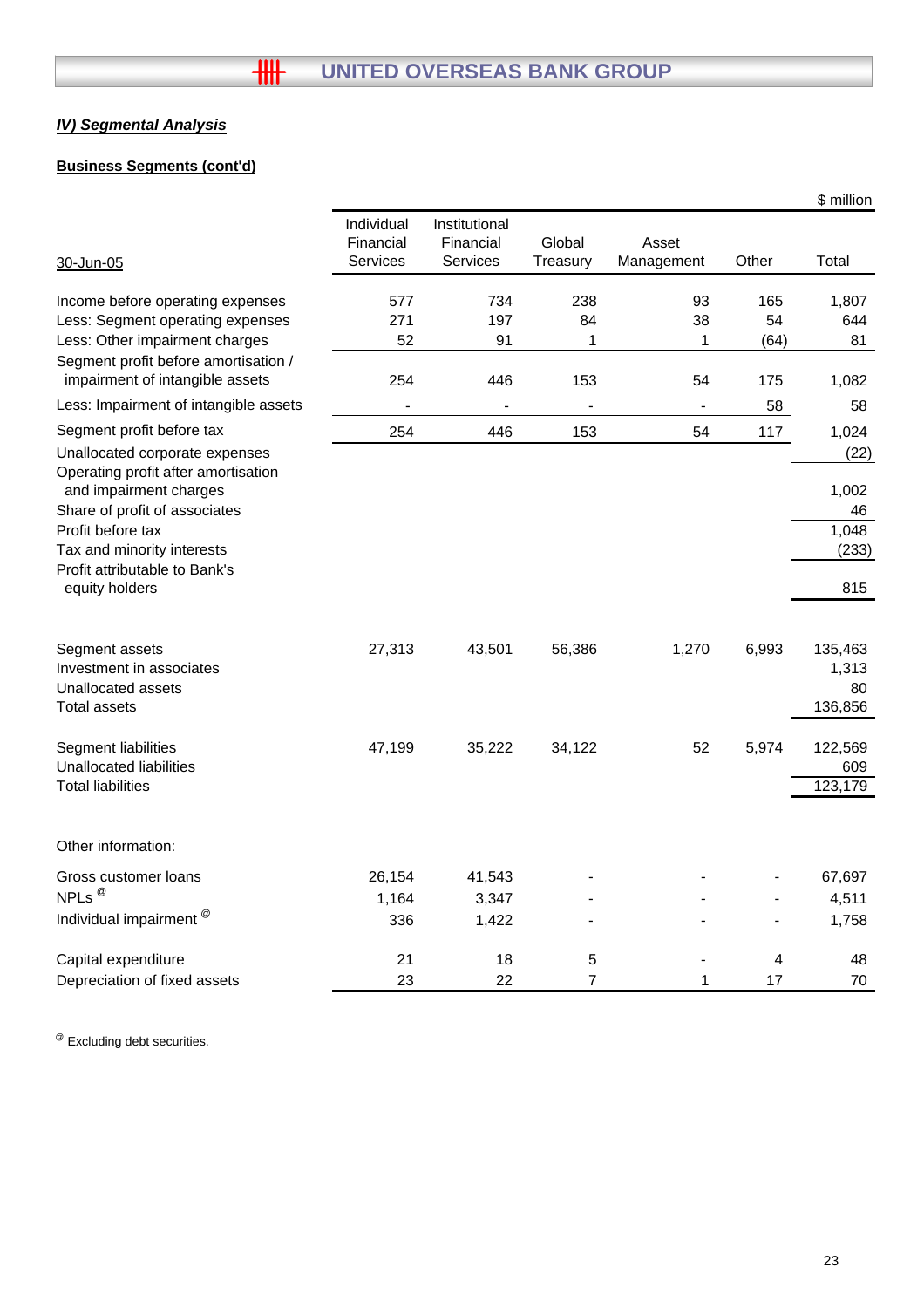#### **Geographical Segments**

The following geographical segment information is based on the location where the transactions and assets are booked which approximates that based on the location of the customers and assets. The information is stated after elimination of inter-segment transactions.

#### Income before Operating Expenses

|                                           | 1st Half   | 1st Half   | 2nd Quarter | 1st Quarter | 2nd Quarter |
|-------------------------------------------|------------|------------|-------------|-------------|-------------|
|                                           | 2006       | 2005       | 2006        | 2006        | 2005        |
|                                           | \$ million | \$ million | \$ million  | \$ million  | \$ million  |
| Singapore (including Asian Currency Unit) | 1,848      | 1.214      | 1.221       | 627         | 593         |
| Other ASEAN countries                     | 552        | 413        | 276         | 276         | 210         |
| Other Asia-Pacific countries              | 82         | 88         | 41          | 41          | 50          |
| Rest of the world                         | 115        | 92         | 56          | 59          | 55          |
| Total                                     | 2.597      | 1.807      | 1.594       | 1.003       | 908         |

#### Profit before Tax

|                                           | 1st Half   | 1st Half   | <b>2nd Quarter</b> | 1st Quarter | 2nd Quarter |
|-------------------------------------------|------------|------------|--------------------|-------------|-------------|
|                                           | 2006       | 2005       | 2006               | 2006        | 2005        |
|                                           | \$ million | \$ million | \$ million         | \$ million  | \$ million  |
| Singapore (including Asian Currency Unit) | 1.547      | 843        | 1.116              | 431         | 429         |
| Other ASEAN countries                     | 230        | 135        | 126                | 104         | 72          |
| <b>Other Asia-Pacific countries</b>       | 27         | 57         | 21                 | 6           | 33          |
| Rest of the world                         | 78         | 71         | 37                 | 41          | 44          |
|                                           | 1.882      | 1.106      | 1.300              | 582         | 578         |
| Intangible assets amortised / impaired    | (6)        | (58)       | (3)                | (3)         | (56)        |
| Total                                     | 1,876      | 1,048      | 1.297              | 579         | 522         |

#### Total Assets

|                                           | 30-Jun-06  |            | 30-Jun-05  |
|-------------------------------------------|------------|------------|------------|
|                                           | \$ million | \$ million | \$ million |
| Singapore (including Asian Currency Unit) | 102,733    | 90.710     | 86,156     |
| Other ASEAN countries                     | 26.374     | 25,869     | 24,010     |
| Other Asia-Pacific countries              | 14.623     | 16,255     | 16.431     |
| Rest of the world                         | 7.920      | 7,969      | 6,437      |
|                                           | 151.650    | 140.803    | 133.034    |
| Intangible assets                         | 4,283      | 4.270      | 3,822      |
| Total                                     | 155.933    | 145,073    | 136,856    |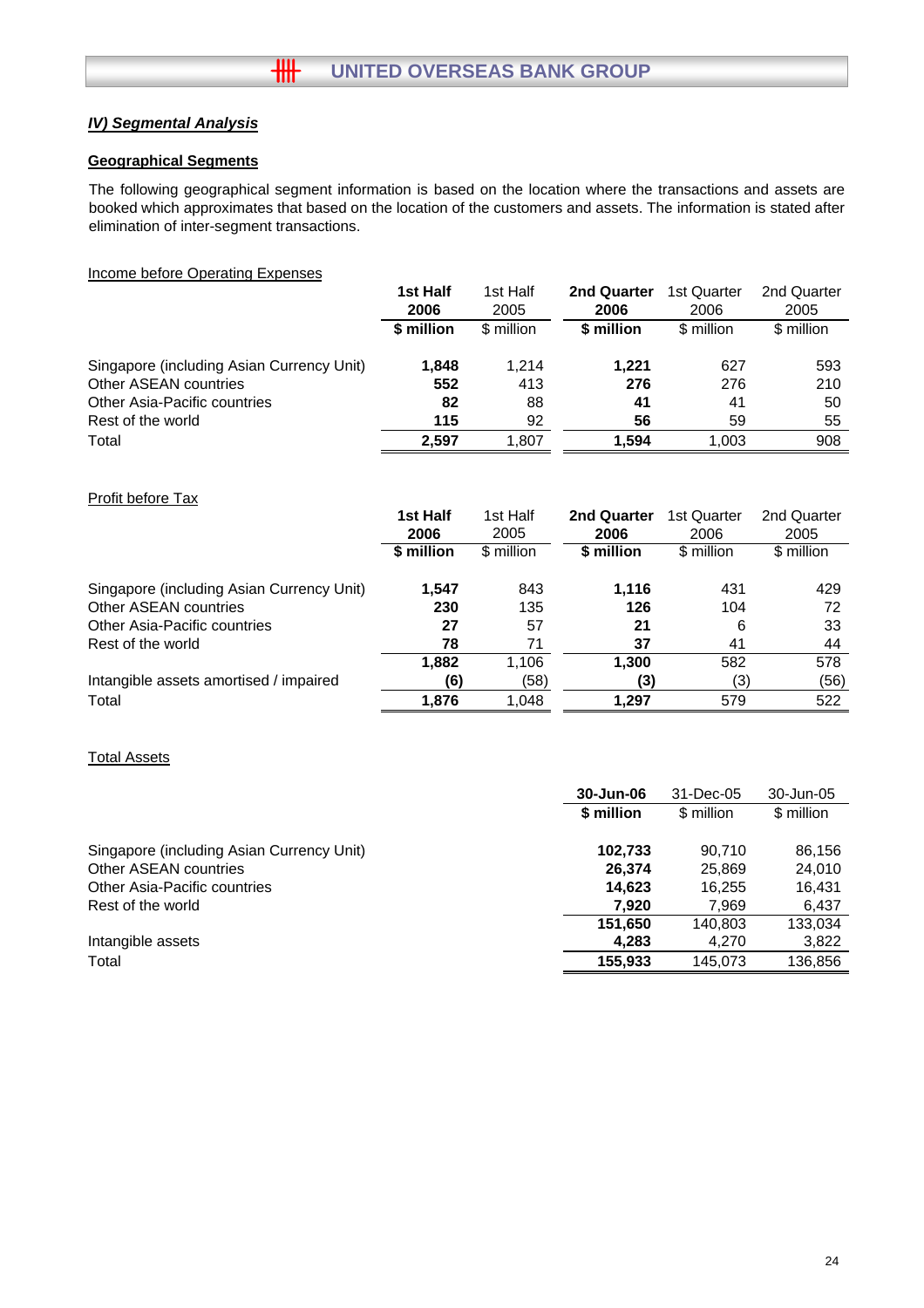#### *VI) Capital Adequacy Ratios*

卌

The Group's capital management policy is to maintain a strong capital position to support its growth, both organically and through acquisitions.

As at 30 June 2006, the Group's total CAR of 16.5% was 6.5% points above the minimum 10% set by MAS. It was 0.4% point higher than the total CAR of 16.1% as at 31 December 2005 mainly attributed to higher retained profit and divestment of non-core assets, largely offset by higher risk-weighted assets from investment securities, non-bank loans and bank placements.

Compared to the total CAR of 15.0% as at 30 June 2005, it had increased 1.5% points mainly attributed to higher retained profit, issuance of US\$500 million subsidiary preference shares and divestment of non-core assets, partly offset by higher risk-weighted assets from investment securities, non-bank loans and bank placements.

|                                                 | 30-Jun-06  | 31-Dec-05   | 30-Jun-05  |
|-------------------------------------------------|------------|-------------|------------|
|                                                 | \$ million | $$$ million | \$ million |
| <b>Capital</b>                                  |            |             |            |
| <b>Tier 1 Capital</b>                           |            |             |            |
| Share capital                                   | 2,254      | 2,395       | 2,392      |
| Subsidiary preference shares                    | 832        | 832         |            |
| Disclosed reserves / other                      | 12,590     | 11,536      | 10,868     |
| Deduction of intangible assets                  | (4, 297)   | (4, 284)    | (3,954)    |
|                                                 | 11,379     | 10,479      | 9,306      |
| <b>Upper Tier 2 Capital</b>                     |            |             |            |
| Cumulative collective impairment / other        | 1,265      | 1,171       | 1,162      |
| Subordinated notes                              | 5,121      | 5,486       | 5,717      |
|                                                 | 6,386      | 6,657       | 6,879      |
| Deductions from Tier 1 and Upper Tier 2 Capital | (984)      | (1, 816)    | (2, 291)   |
| Total capital                                   | 16,781     | 15,320      | 13,894     |
|                                                 |            |             |            |
| Risk-weighted assets (including market risk)    | 101,712    | 95,285      | 92,519     |
| <b>Capital adequacy ratios</b>                  |            |             |            |
| Tier 1 capital                                  | 11.2%      | 11.0%       | 10.1%      |
| <b>Total capital</b>                            | 16.5%      | 16.1%       | 15.0%      |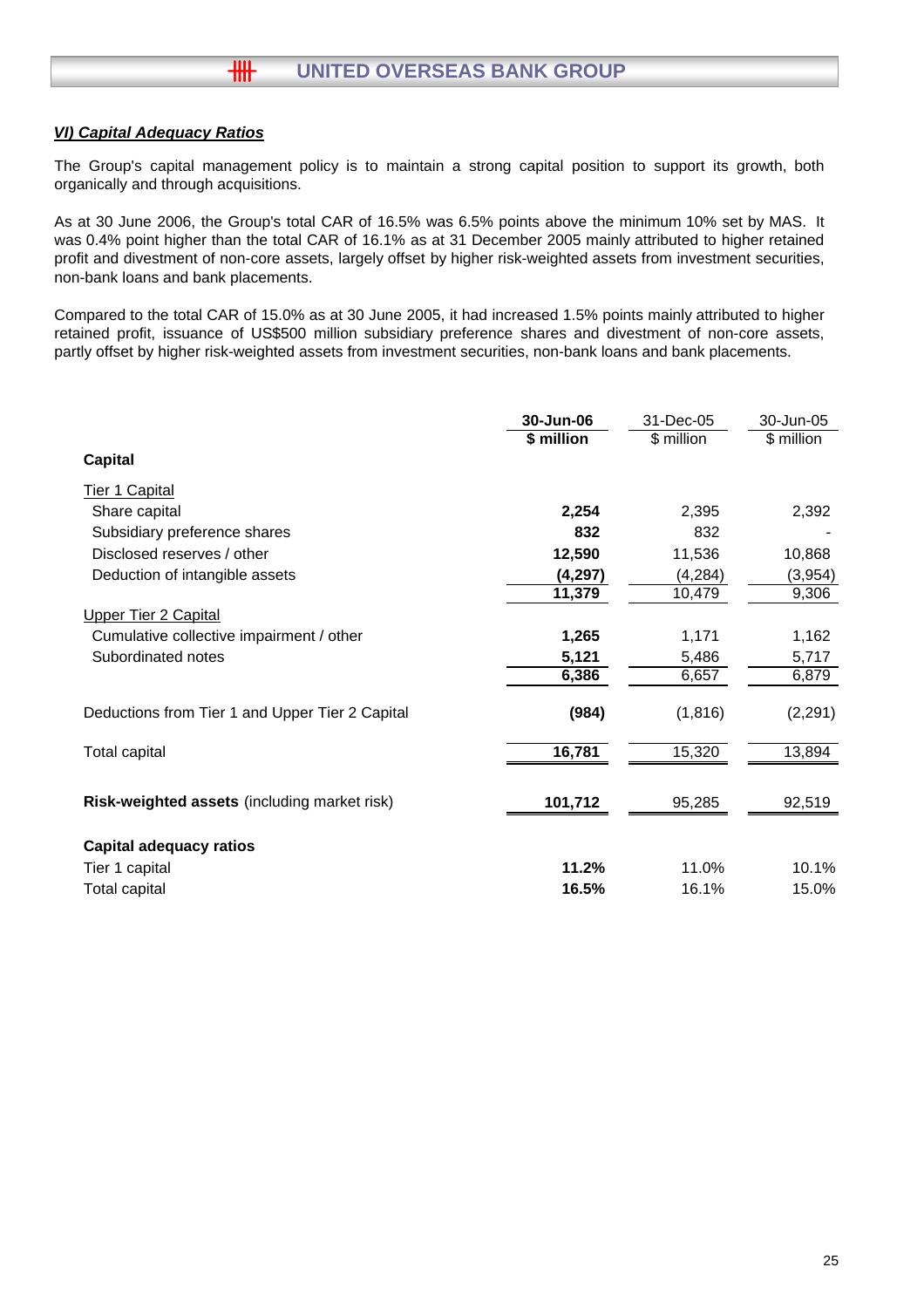L

#### **UNAUDITED CONSOLIDATED BALANCE SHEET**

|                                                                | 30-Jun-06  | 31-Mar-06  | 31-Dec-05  | 30-Jun-05  |
|----------------------------------------------------------------|------------|------------|------------|------------|
|                                                                | \$ million | \$ million | \$ million | \$ million |
| <b>Equity</b>                                                  |            |            |            |            |
| Share capital ^                                                | 2,254      | 2,400      | 2,395      | 2,392      |
| Subsidiary preference shares                                   | 832        | 832        | 832        |            |
| Capital reserves ^                                             | 3,630      | 3,577      | 3,503      | 3,549      |
| Statutory reserves                                             | 3,020      | 3,020      | 3,020      | 2,922      |
| Revenue reserves                                               | 5,771      | 5,320      | 4,963      | 4,451      |
| Share of reserves of associates                                | 201        | 304        | 217        | 202        |
| Equity attributable to equity holders of the Bank              | 15,707     | 15,453     | 14,929     | 13,517     |
| Minority interests                                             | 356        | 315        | 291        | 161        |
| <b>Total equity</b>                                            | 16,063     | 15,768     | 15,220     | 13,678     |
| <b>Liabilities</b>                                             |            |            |            |            |
| Deposits and balances of banks and agents                      | 34,891     | 35,524     | 29,456     | 28,415     |
| Deposits and balances of non-bank customers                    | 89,753     | 88,138     | 85,503     | 80,475     |
| Total deposits and balances                                    | 124,644    | 123,662    | 114,958    | 108,890    |
| Bills and drafts payable                                       | 401        | 330        | 303        | 486        |
| Other liabilities                                              | 8,310      | 8,063      | 7,483      | 6,385      |
| Debts issued                                                   | 6,515      | 6,788      | 7,108      | 7,417      |
| <b>Total liabilities</b>                                       | 139,870    | 138,844    | 129,853    | 123,179    |
| <b>Total equity and liabilities</b>                            | 155,933    | 154,612    | 145,073    | 136,856    |
|                                                                |            |            |            |            |
| <b>Assets</b>                                                  |            |            |            |            |
| Cash, balances and placements with central banks               | 14,642     | 13,548     | 11,925     | 12,417     |
| Singapore Government treasury bills and securities             | 6,751      | 6,161      | 7,456      | 7,039      |
| Other government treasury bills and securities                 | 2,244      | 2,033      | 2,129      | 2,003      |
| <b>Trading securities</b>                                      | 440        | 580        | 625        | 408        |
| Placements and balances with banks and agents                  | 31,922     | 36,513     | 31,346     | 26,965     |
| Loans and advances including trade bills to non-bank customers | 70,177     | 67,445     | 67,142     | 64,623     |
| Other assets                                                   | 7,999      | 7,475      | 6,579      | 5,560      |
| Assets held for sale                                           | 11         | 550        | 606        | 819        |
| Investment securities                                          | 14,491     | 13,011     | 10,122     | 10,069     |
| Investment in associates                                       | 1,119      | 1,112      | 1,000      | 1,313      |
| Fixed assets                                                   | 1,853      | 1,887      | 1,872      | 1,817      |
| Intangible assets                                              | 4,283      | 4,296      | 4,270      | 3,822      |
| <b>Total assets</b>                                            | 155,933    | 154,612    | 145,073    | 136,856    |
| <b>Off-Balance Sheet Items</b>                                 |            |            |            |            |
| <b>Contingent liabilities</b>                                  | 10,078     | 9,336      | 11,475     | 10,650     |
| <b>Financial derivatives</b>                                   | 683,761    | 678,632    | 590,802    | 555,901    |
| Commitments                                                    | 44,213     | 44,389     | 42,545     | 41,556     |

^ Following the enactment of the Companies (Amendment) Act 2005 which took effect on 30 January 2006, the share premium reserve and capital redemption reserve have become part of the share capital. Accordingly, comparative figures have been restated to conform to the current period's presentation.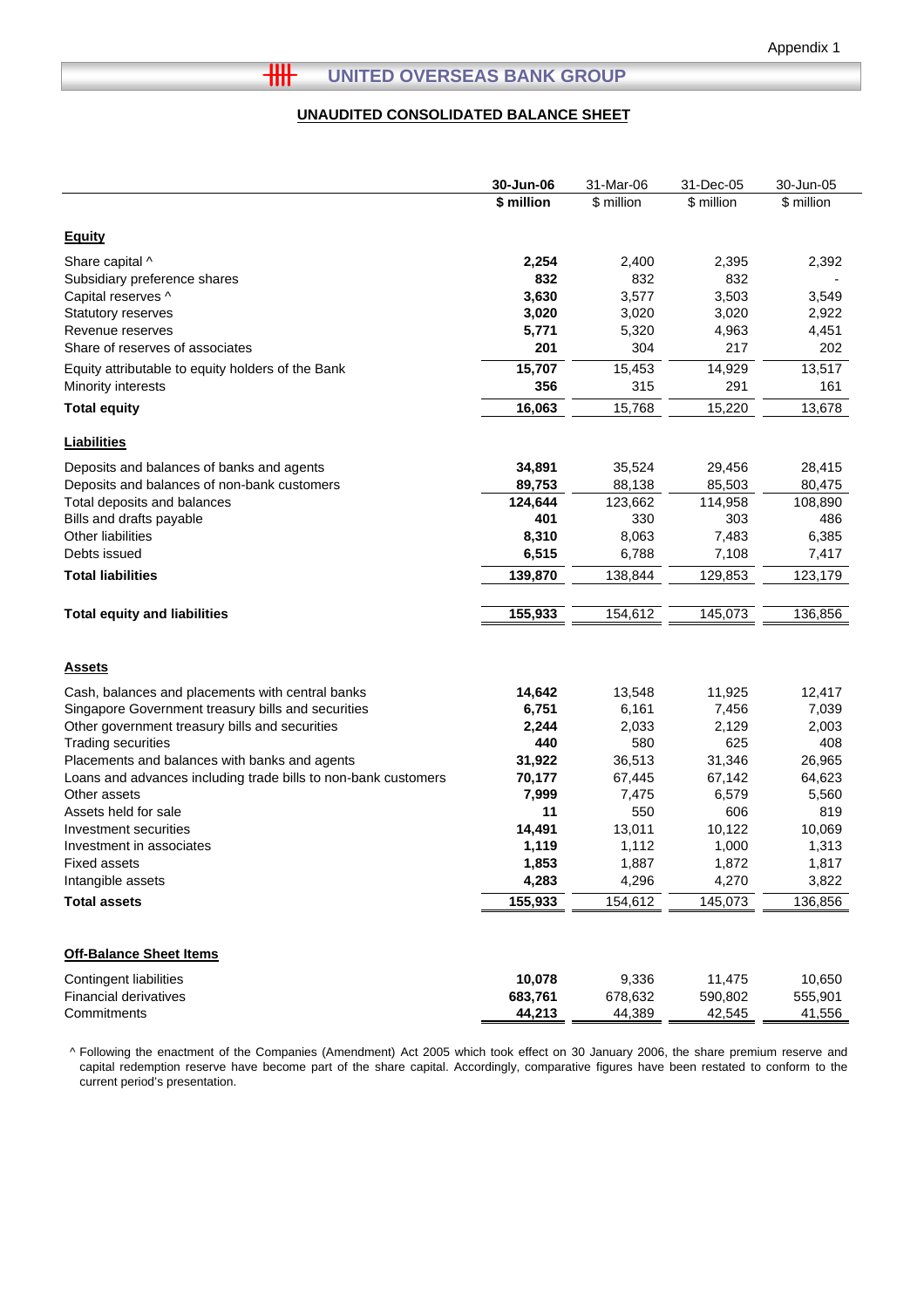# **UNAUDITED CONSOLIDATED STATEMENT OF CHANGES IN EQUITY**

 $H$ 

|                                                               | <b>Equity Attributable to Equity Holders of the Bank</b> |                                                                |                                          |                                                   |                                          |                                                                   |                            |                                                   |                                      |
|---------------------------------------------------------------|----------------------------------------------------------|----------------------------------------------------------------|------------------------------------------|---------------------------------------------------|------------------------------------------|-------------------------------------------------------------------|----------------------------|---------------------------------------------------|--------------------------------------|
|                                                               | <b>Share</b><br>Capital<br>\$ million                    | <b>Subsidiary</b><br>Preference<br><b>Shares</b><br>\$ million | Capital<br><b>Reserves</b><br>\$ million | <b>Statutory</b><br><b>Reserves</b><br>\$ million | Revenue<br><b>Reserves</b><br>\$ million | Share of<br><b>Reserves of</b><br><b>Associates</b><br>\$ million | <b>Total</b><br>\$ million | <b>Minority</b><br><b>Interests</b><br>\$ million | Total<br><b>Equity</b><br>\$ million |
| Balance at 1 January 2006                                     | 2,395                                                    | 832                                                            | 3,503                                    | 3,020                                             | 4,963                                    | 217                                                               | 14,929                     | 291                                               | 15,220                               |
| <b>Currency translation adjustments</b>                       |                                                          | $\overline{a}$                                                 | (25)                                     |                                                   |                                          | $\blacksquare$                                                    | (25)                       | 2                                                 | (23)                                 |
| Available-for-sale reserves                                   |                                                          | $\blacksquare$                                                 | (22)                                     |                                                   |                                          | $\blacksquare$                                                    | (22)                       | 1                                                 | (21)                                 |
| <b>Share of associates' reserves</b>                          |                                                          |                                                                |                                          |                                                   | $\blacksquare$                           | (15)                                                              | (15)                       | $\qquad \qquad \blacksquare$                      | (15)                                 |
| Total gains / (losses) recognised<br>directly in equity       |                                                          |                                                                | (47)                                     |                                                   |                                          | (15)                                                              | (63)                       | 4                                                 | (59)                                 |
| Profit for the financial period                               |                                                          |                                                                |                                          | $\blacksquare$                                    | 1,571                                    | $\blacksquare$                                                    | 1,571                      | 25                                                | 1,595                                |
| Total gains / (losses) recognised<br>for the financial period |                                                          |                                                                | (47)                                     |                                                   | 1,571                                    | (15)                                                              | 1,508                      | 28                                                | 1,536                                |
| Transfer from / (to) revenue<br>reserves                      |                                                          |                                                                | 175                                      |                                                   | (175)                                    |                                                                   |                            |                                                   |                                      |
| Change in minority interests                                  |                                                          |                                                                |                                          |                                                   |                                          |                                                                   |                            | 51                                                | 51                                   |
| <b>Dividends</b>                                              |                                                          |                                                                |                                          | $\qquad \qquad \blacksquare$                      | (516)                                    |                                                                   | (516)                      | (15)                                              | (531)                                |
| Share buy-back                                                | (159)                                                    |                                                                |                                          |                                                   | (72)                                     |                                                                   | (231)                      |                                                   | (231)                                |
| Issue of shares under share<br>option scheme                  | 18                                                       |                                                                |                                          |                                                   |                                          |                                                                   | 18                         |                                                   | 18                                   |
| Balance at 30 June 2006                                       | 2,254                                                    | 832                                                            | 3,630                                    | 3,020                                             | 5,771                                    | 201                                                               | 15,707                     | 356                                               | 16,063                               |
|                                                               |                                                          |                                                                |                                          |                                                   |                                          |                                                                   |                            |                                                   |                                      |
| Balance at 1 January 2005<br>As restated ^                    | 2,376                                                    |                                                                | 3,582                                    | 2,922                                             | 4,453                                    | 123                                                               | 13,456                     | 156                                               | 13,612                               |
| Currency translation adjustments                              |                                                          |                                                                | 7                                        |                                                   |                                          |                                                                   | $\overline{7}$             | (2)                                               | 5                                    |
| Available-for-sale reserves                                   |                                                          |                                                                | (43)                                     |                                                   |                                          | $\blacksquare$                                                    | (43)                       | $0^*$                                             | (43)                                 |
| Share of associates' reserves                                 |                                                          |                                                                |                                          |                                                   | 26                                       | 79                                                                | 105                        | $\blacksquare$                                    | 105                                  |
| Other adjustments                                             |                                                          |                                                                | 3                                        |                                                   | $^{\circ}$                               |                                                                   | 3                          | $(0)$ <sup>*</sup>                                | 3                                    |
| Total gains / (losses) recognised<br>directly in equity       |                                                          |                                                                | (33)                                     |                                                   | 26                                       | 79                                                                | 72                         | (2)                                               | 70                                   |
| Profit for the financial period                               |                                                          |                                                                |                                          |                                                   | 815                                      | $\overline{\phantom{a}}$                                          | 815                        | 10                                                | 825                                  |
| Total gains / (losses) recognised<br>for the financial period |                                                          |                                                                | (33)                                     |                                                   | 840                                      | 79                                                                | 886                        | 9                                                 | 895                                  |
| Change in minority interests                                  |                                                          |                                                                |                                          |                                                   |                                          | $\overline{\phantom{a}}$                                          |                            | $(0)$ <sup>*</sup>                                | (0) <sup>1</sup>                     |
| Dividends                                                     |                                                          |                                                                |                                          |                                                   | (843)                                    |                                                                   | (843)                      | (4)                                               | (846)                                |
| Issue of shares under share<br>option scheme                  | 17                                                       |                                                                |                                          |                                                   |                                          |                                                                   | 17                         |                                                   | 17                                   |
| Balance at 30 June 2005                                       | 2,392                                                    | $\blacksquare$                                                 | 3,549                                    | 2,922                                             | 4,451                                    | 202                                                               | 13,517                     | 161                                               | 13,678                               |

^ Following the enactment of the Companies (Amendment) Act 2005 which took effect on 30 January 2006, the share premium reserve and capital redemption reserve have become part of the share capital. Accordingly, comparative figures have been restated to conform to the current period's presentation.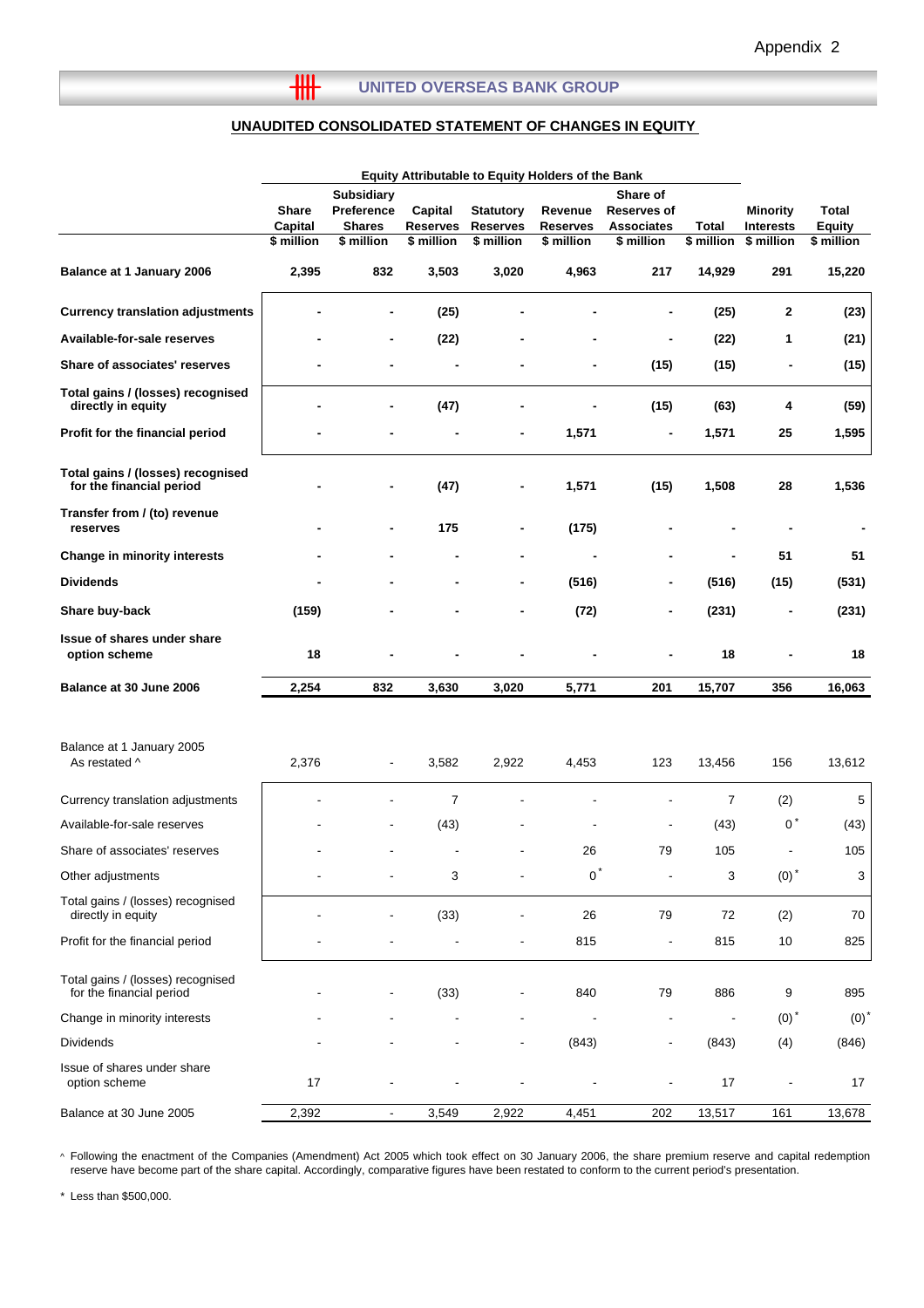#### **UNITED OVERSEAS BANK GROUP**

 $\overline{\mathbf{H}}$ 

#### **UNAUDITED CONSOLIDATED STATEMENT OF CHANGES IN EQUITY**

|                                                               | Equity Attributable to Equity Holders of the Bank |                                                  |                            |                                     |                     |                                              |            |                                     |                 |
|---------------------------------------------------------------|---------------------------------------------------|--------------------------------------------------|----------------------------|-------------------------------------|---------------------|----------------------------------------------|------------|-------------------------------------|-----------------|
|                                                               | <b>Share</b><br>Capital                           | <b>Subsidiary</b><br>Preference<br><b>Shares</b> | Capital<br><b>Reserves</b> | <b>Statutory</b><br><b>Reserves</b> | Revenue<br>Reserves | Share of<br>Reserves of<br><b>Associates</b> | Total      | <b>Minority</b><br><b>Interests</b> | Total<br>Equity |
|                                                               | \$ million                                        | \$ million                                       | \$ million                 | \$ million                          | \$ million          | \$ million                                   | \$ million | \$ million                          | \$ million      |
| Balance at 1 April 2006                                       | 2,400                                             | 832                                              | 3,577                      | 3,020                               | 5,320               | 304                                          | 15,453     | 315                                 | 15,768          |
| <b>Currency translation adjustments</b>                       |                                                   |                                                  | (66)                       |                                     |                     |                                              | (66)       | (9)                                 | (76)            |
| Available-for-sale reserves                                   |                                                   |                                                  | (60)                       |                                     |                     |                                              | (60)       | (1)                                 | (60)            |
| Share of associates' reserves                                 |                                                   |                                                  | $\overline{a}$             |                                     |                     | (103)                                        | (103)      | $\blacksquare$                      | (103)           |
| <b>Total losses recognised</b><br>directly in equity          |                                                   |                                                  | (126)                      |                                     | $\blacksquare$      | (103)                                        | (229)      | (10)                                | (239)           |
| Profit for the financial period                               |                                                   |                                                  |                            |                                     | 1,132               | $\overline{\phantom{0}}$                     | 1,132      | 10                                  | 1,141           |
| Total gains / (losses) recognised<br>for the financial period |                                                   |                                                  | (126)                      |                                     | 1,132               | (103)                                        | 902        | (0)                                 | 902             |
| Transfer from / (to) revenue<br>reserves                      |                                                   |                                                  | 179                        |                                     | (179)               |                                              |            |                                     |                 |
| Change in minority interests                                  |                                                   |                                                  |                            |                                     |                     |                                              |            | 52                                  | 52              |
| <b>Dividends</b>                                              |                                                   |                                                  |                            |                                     | (502)               |                                              | (502)      | (11)                                | (513)           |
| Share buy-back                                                | (159)                                             |                                                  |                            |                                     |                     |                                              | (159)      |                                     | (159)           |
| <b>Issue of shares under share</b><br>option scheme           | 13                                                |                                                  |                            |                                     |                     |                                              | 13         |                                     | 13              |
| Balance at 30 June 2006                                       | 2,254                                             | 832                                              | 3,630                      | 3,020                               | 5,771               | 201                                          | 15,707     | 356                                 | 16,063          |
|                                                               |                                                   |                                                  |                            |                                     |                     |                                              |            |                                     |                 |
| Balance at 1 April 2005<br>As restated ^                      | 2,379                                             |                                                  | 3,563                      | 2,922                               | 4,859               | 213                                          | 13,935     | 168                                 | 14,103          |
| Currency translation adjustments                              |                                                   |                                                  | (7)                        |                                     |                     |                                              | (7)        | (2)                                 | (8)             |
| Available-for-sale reserves                                   |                                                   |                                                  | (7)                        |                                     |                     |                                              | (7)        | (0)                                 | (7)             |
| Share of associates' reserves                                 |                                                   |                                                  |                            |                                     | 26                  | (10)                                         | 15         |                                     | 15              |
| Other adjustments                                             |                                                   |                                                  | (1)                        |                                     | $(0)*$              | $\sim$ $\sim$                                | (1)        | (0)                                 | (1)             |
| Total gains / (losses) recognised<br>directly in equity       |                                                   |                                                  | (14)                       |                                     | 26                  | (10)                                         | $\sqrt{2}$ | (3)                                 | (1)             |
| Profit for the financial period                               |                                                   |                                                  |                            |                                     | 409                 |                                              | 409        | 7                                   | 416             |
| Total gains / (losses) recognised<br>for the financial period |                                                   |                                                  | (14)                       |                                     | 435                 | (10)                                         | 411        | 4                                   | 415             |
| Change in minority interests                                  |                                                   |                                                  |                            |                                     |                     |                                              |            | (8)                                 | (8)             |
| <b>Dividends</b>                                              |                                                   |                                                  |                            |                                     | (843)               | $\overline{\phantom{a}}$                     | (843)      | (3)                                 | (846)           |
| Issue of shares under share<br>option scheme                  | 13                                                |                                                  |                            |                                     |                     |                                              | 13         |                                     | 13              |
| Balance at 30 June 2005                                       | 2,392                                             | $\overline{\phantom{a}}$                         | 3,549                      | 2,922                               | 4,451               | 202                                          | 13,517     | 161                                 | 13,678          |

^ Following the enactment of the Companies (Amendment) Act 2005 which took effect on 30 January 2006, the share premium reserve and capital redemption reserve have become part of the share capital. Accordingly, comparative figures have been restated to conform to the current period's presentation.